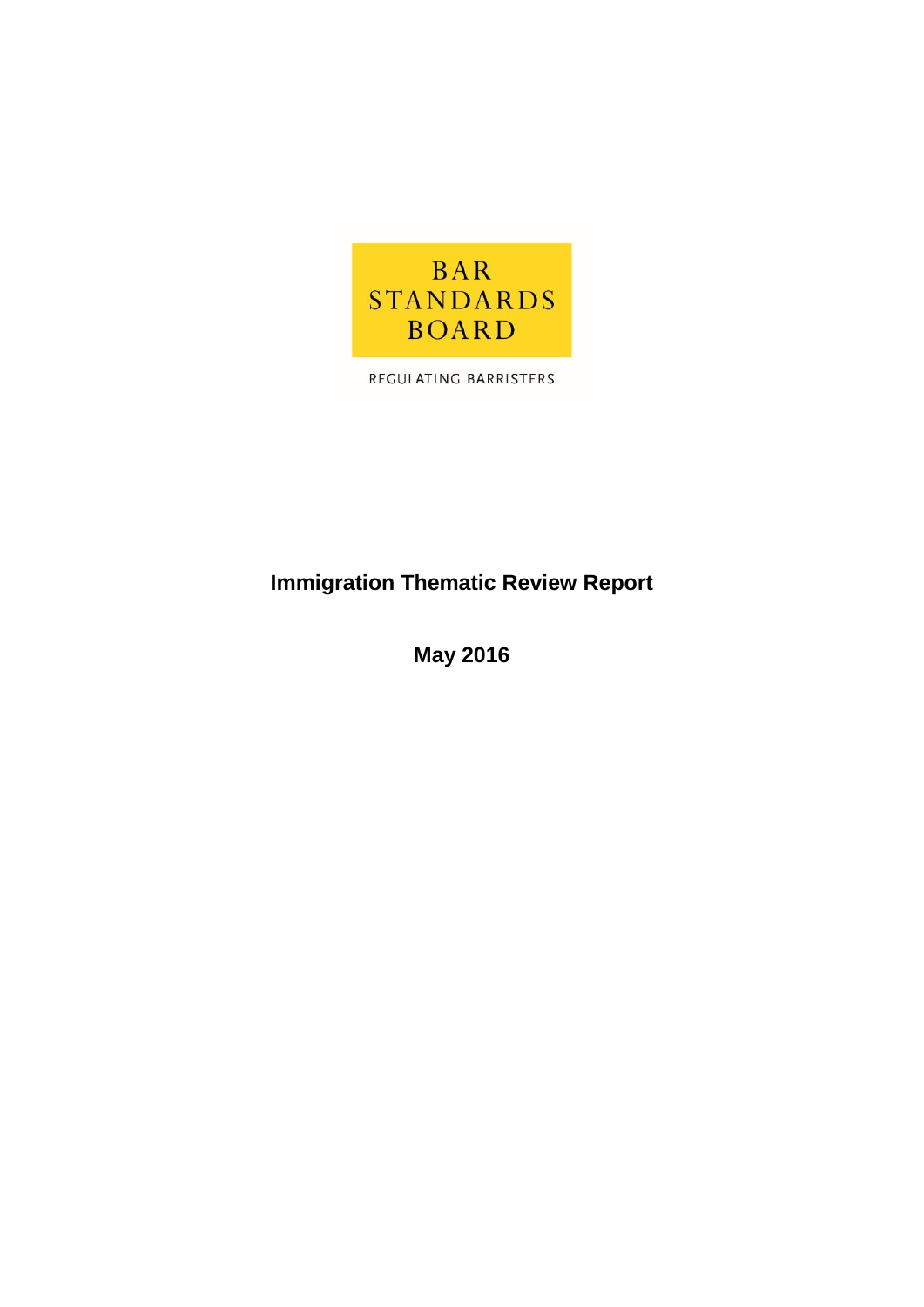# Contents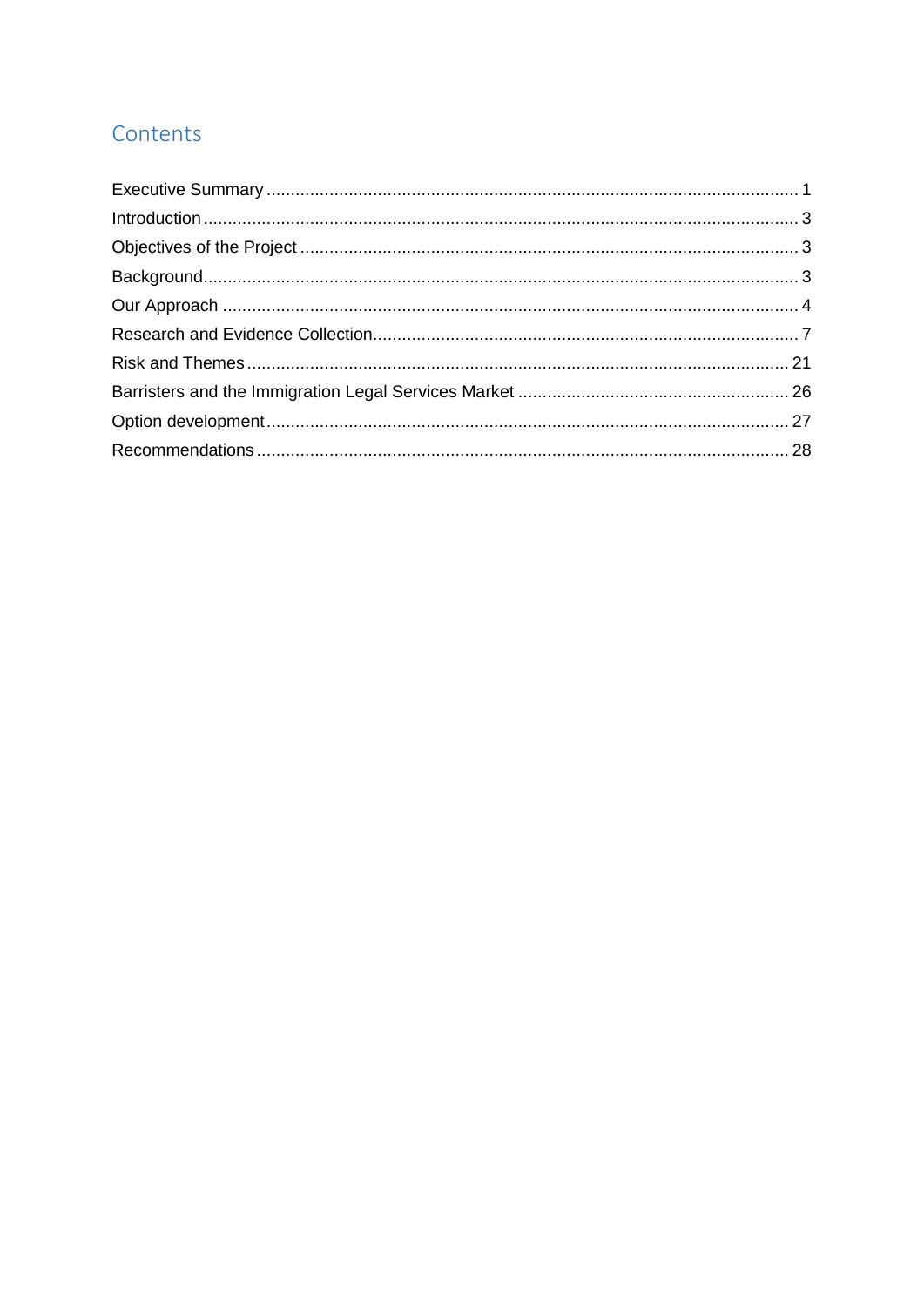# <span id="page-2-0"></span>Executive Summary

The Bar Standards Board (BSB) began a thematic review into immigration advice and services in 2015. The purpose of the review was to understand and analyse the risks in the immigration advice and services market with reference to the BSB's remit.

The review involved gathering and analysing evidence and developing an understanding of the market in this area. Our evidence gathering consisted of:

- A roundtable with consumer organisations and other regulators of immigration advice services to understand more about an immigration client's journey;
- Visits to barristers and chambers who supply immigration advice and services. A range of questions were asked around the types of immigration services provided, how they provided these services and risks to clients in accessing good quality legal services;
- Consultation with a Reference Group consisting of immigration- focussed consumer organisations and regulators; and
- Desk research into barristers supplying immigration advice and services and clients experiences of receiving such services.

In order to do this we took a specific approach for this review. We ensured a member of staff from each BSB department was included in the development of this project and we utilised the BSB's Policy Development Framework, Risk Framework and Index and Consumer Engagement Strategy.

We identified three themes in light of the evidence gathered. The three themes are access to justice, poorly informed consumers and quality of advice and standards of service.

- Access to Justice This theme outlines the barriers the public face when accessing the legal help that they need. These barriers include: the increased demand for immigration services, the large amount of work that public access immigration cases require, inconsistent client care, cost and geographical location.
- Poorly Informed Consumers This theme is about immigration clients and potential clients who lack proper understanding of how to identify the type of advice or provider they need, choose which provider to use, follow progress of their legal issue once they have chosen a provider, or seek redress when things go wrong.
- Quality of Advice and Standards of Service This theme is about the standards of immigration advice and services being provided by different practitioners (eg barristers, solicitors, immigration advisers regulated by the Office of Immigration Services Commissioner (OISC)). It is acknowledged that the service provided by barristers is, in many cases, the last link in the supply chain and that may also have an effect on the ability to provide a competent service.

The themes were assessed against the BSB's Risk Framework and Index, to ensure we understood how the issues we had identified could impact on the market for barristers' services. The key risks that were identified across the three themes were: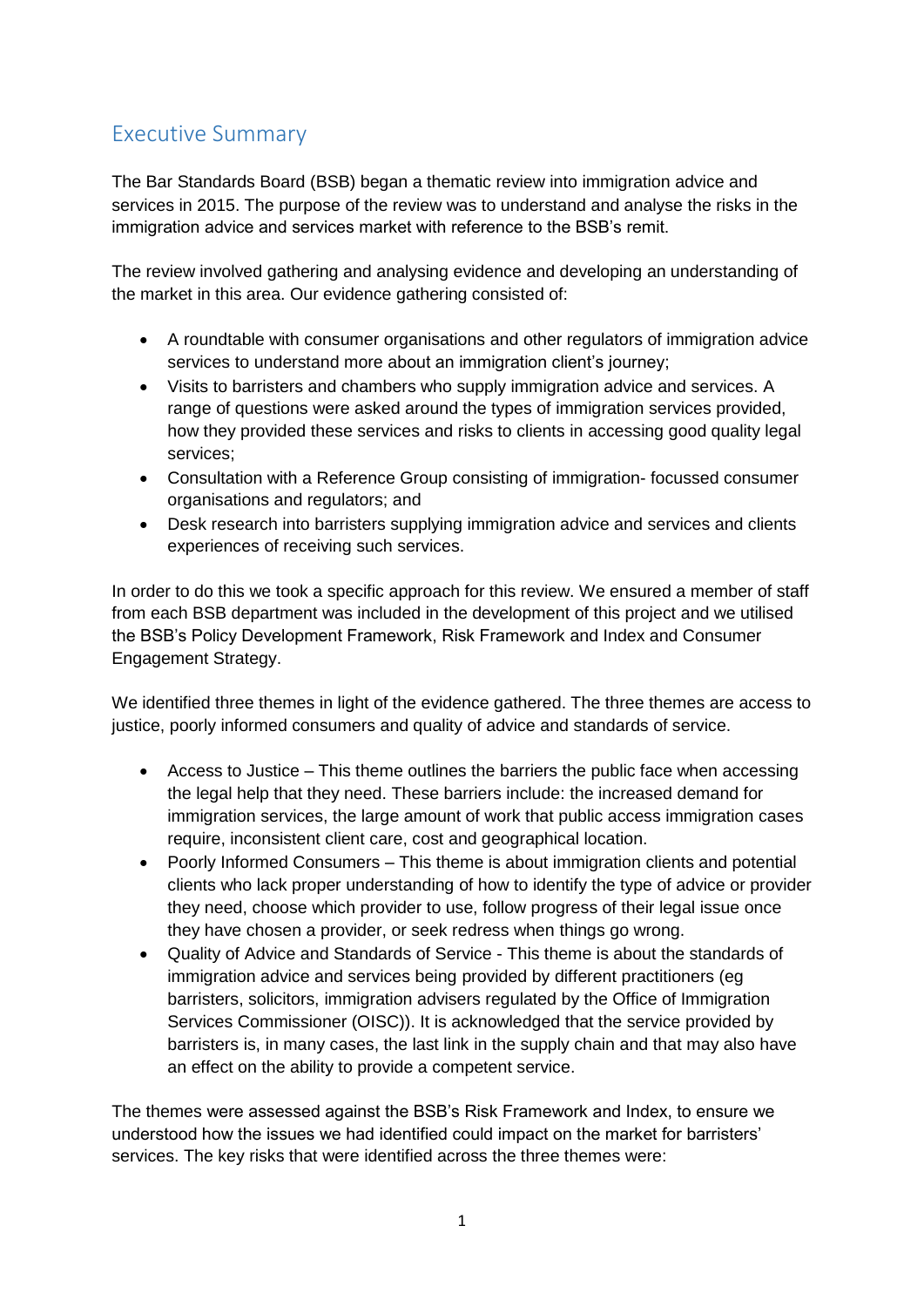- Failure to meet consumer demand;
- Poor public perception of legal services;
- Excessive barriers to supply of legal services:
- Lack of cultural competence and people skills;
- Lack of public awareness of legal rights and duties;
- Lack of accessible, quality market information to inform consumer choice;
- Affordability or value concerns:
- Failure to give clear information about fees:
- Inadequate training and preparation for practice;
- Supply chain risks; and
- Failure to provide a proper standard of service.

Following this we began to develop options to control the risks we had identified. We developed and refined options in consultation with BSB staff, consumer organisations, other immigration service regulators and the BSB Board.

The recommendations for understanding, promoting and protecting consumer interests are presented below. The BSB currently has controls in place to manage some of the risks identified, these controls feature in existing projects and initiatives. We propose that the evidence and analysis gained from the Immigration Thematic Review will contribute to the BSB's current projects, these are:

- The forthcoming review of client care letters with other regulators;
- Engagement with consumer and immigration frontline organisations that provide assistance to those seeking legal advice;
- The current review of the public access and licensed access regulatory arrangements;
- Development and dissemination of the BSB's online consumer guidance;
- The youth courts advocacy proceedings review and the development of education and training on vulnerability; and
- The future Bar training programme and the new continuing professional development (CPD) regime.

We have identified three new controls that we recommend the BSB implements, which will complement the existing controls identified above, these are:

- Development of "good" and "poor" practice case studies which will be incorporated into the current online consumer guidance;
- Continue working with other immigration services regulators to create joint guidance which outlines responsibilities when instructing a barrister; and
- Build on existing guidance in conjunction with key consumer organisations to develop a framework that all barristers can use to assess and manage client vulnerability.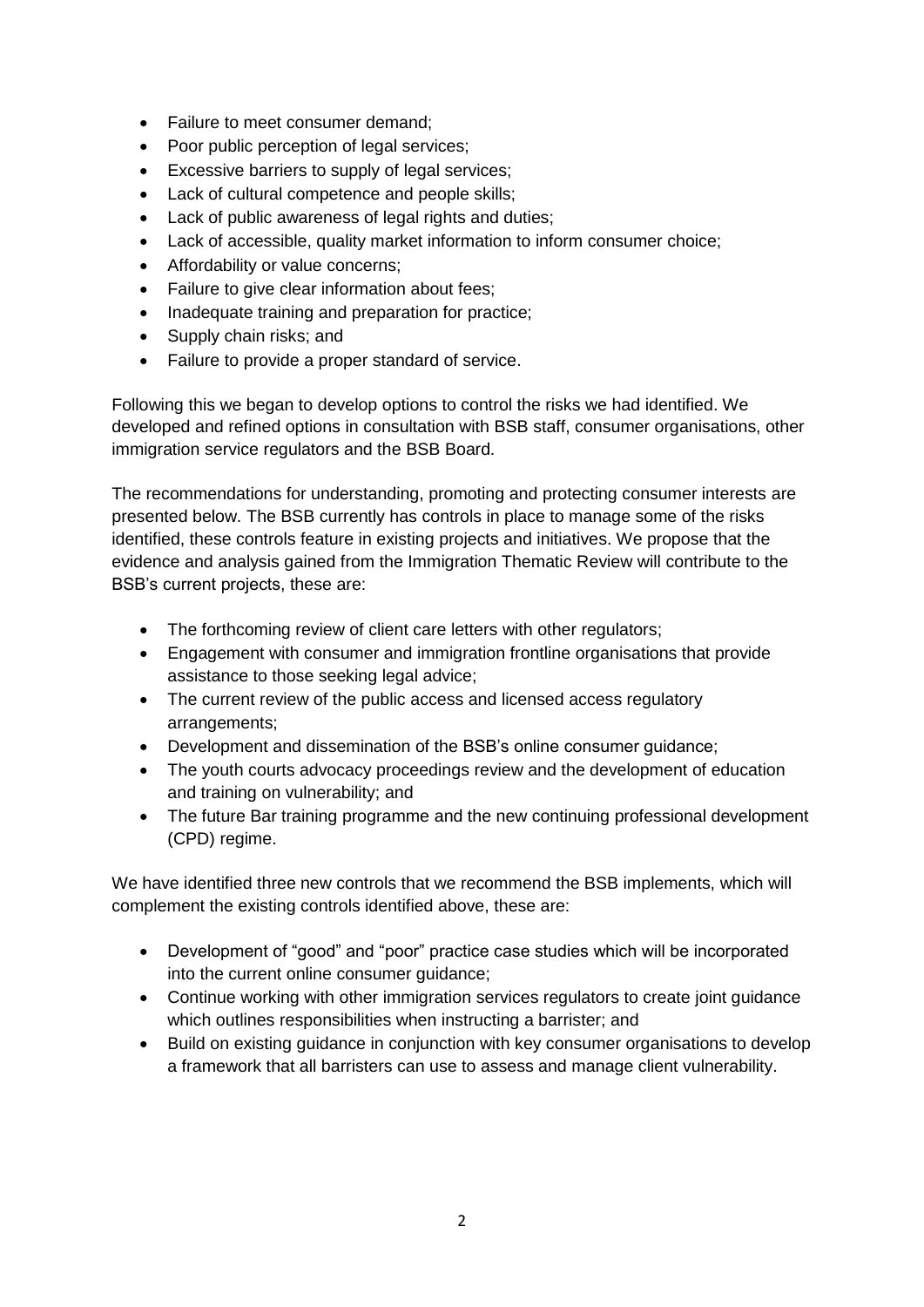# <span id="page-4-0"></span>**Introduction**

- 1. The Bar Standards Board (BSB) is responsible for establishing and implementing a range of regulatory measures to ensure that standards at the Bar are maintained and the interests of consumers are understood, protected and promoted. The BSB regulates 15,915 barristers in England and Wales.
- 2. It is a criminal offence for a person to provide immigration advice or services in the UK unless they are a "qualified person" as defined in section 84 of the Immigration and Asylum Act 1999. A practising barrister is a "qualified person" and able to provide immigration advice and services; approximately 700 barristers list immigration as one of their main practice areas.
- 3. Currently the BSB does not place any specific requirements on barristers wishing to provide immigration advice and services. All barristers who have a practising certificate are automatically authorised to undertake this type of work.
- 4. In July 2015, the BSB began a thematic review into immigration advice and services provided by barristers.

# <span id="page-4-1"></span>Objectives of the Project

- 5. The objectives of the immigration thematic review were to:
	- (a) Collect evidence from immigration barristers and organisations that engage consumers seeking immigration legal advice and services;
	- (b) Map and understand the immigration advice and services market, and the different client journeys;
	- (c) Collate evidence gathered and divide into distinct themes;
	- (d) Undertake a prioritisation exercise whereby the issues to be addressed are chosen with reference to the BSB's remit, sphere of influence and the relative risk level of the issues identified;
	- (e) Identify areas of risk by analysing the key themes that have developed, identifying linkages with the BSB Risk Index; and
	- (f) Produce a report for the Board, with recommendations as to how this work should be progressed.
- 6. This report outlines how these objectives have been achieved.

## <span id="page-4-2"></span>Background

7. In May 2012 the Legal Services Board (LSB) released a discussion document concerning the regulation of immigration advice and services, seeking comments from regulators and others. The LSB was concerned that there were significant problems with the overall architecture governing the provision of immigration advice and services. To address these problems, the LSB considered that all qualifying regulators must implement coherent, evidence-based approaches to manage the risks to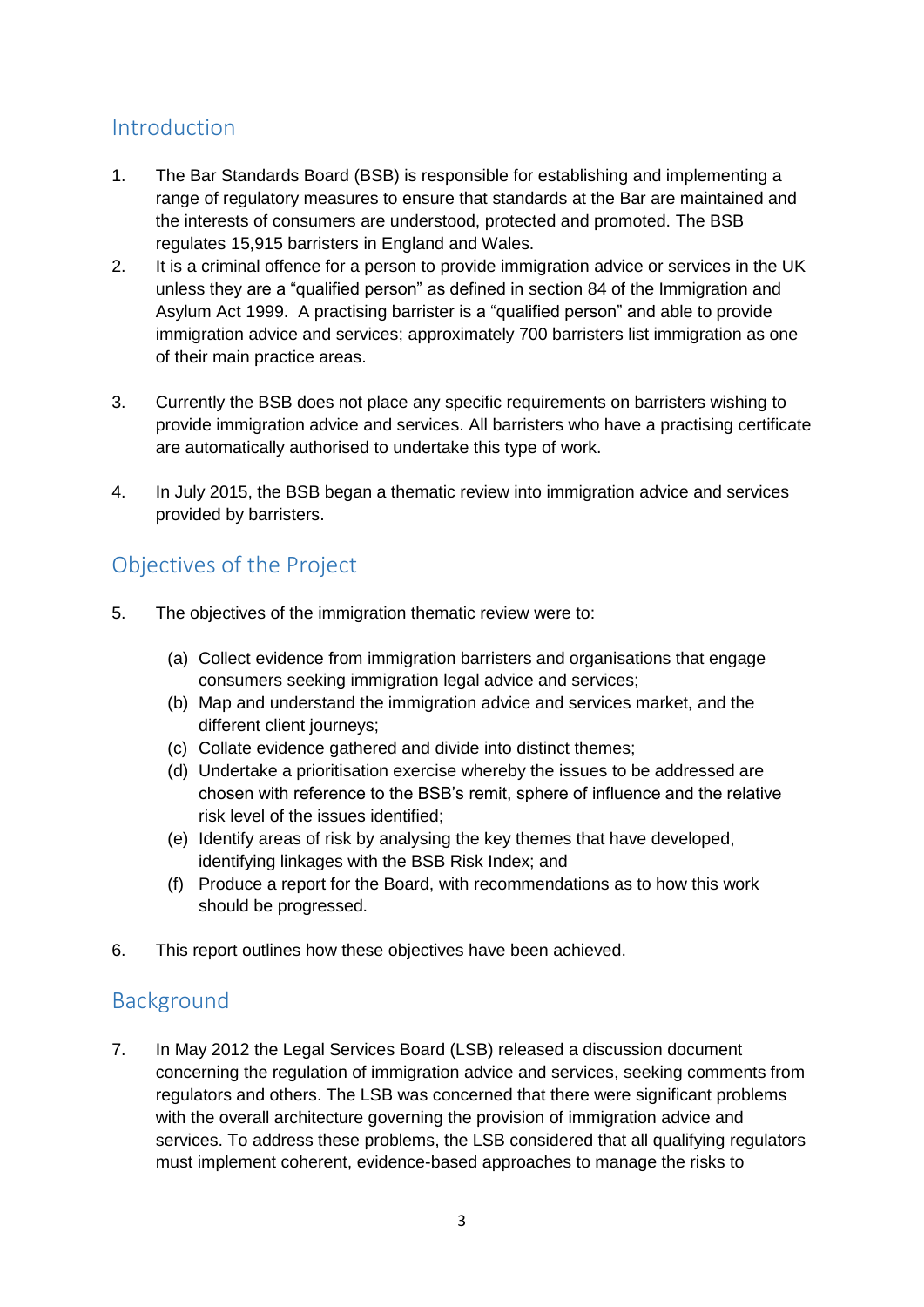consumers and the public interest.

- 8. The BSB responded to the discussion paper, and later in 2013 submitted a report to the LSB outlining a programme of work that had been undertaken to assess whether our regulatory arrangements were fit for purpose for the regulation of immigration advice and services.
- 9. The report to the LSB specifically gathered evidence through the following means:
	- Liaison with agencies such as the UK Border Agency, the Asylum Immigration Tribunal, the prisons estate and others who have first-hand experiences of those needing immigration advice and services, to obtain evidence of performance, problems and issues;
	- Discussion with service providers and representative groups (for example, Immigration Law Practitioners' Association (ILPA)) to obtain evidence of performance, problems and issues;
	- Targeted consumer research on experiences with barristers providing immigration advice and services; and
	- Liaison with Legal Services Commission (now the Legal Aid Agency) specifically in regard to performance issues.
- 10. As a result of the evidence gathered the BSB specifically considered whether we should:
	- Have specific authorisation arrangements in place for those that provide immigration advice and services;
	- Use consistent accreditation schemes in conjunction with other regulators
	- Introduce targeted CPD requirements;
	- Put in place peer review of quality and consistency of advice; and
	- Use feedback to drive up quality and identify those who should not be allowed to provide immigration advice and services.
- 11. At the time, the BSB considered that there was insufficient evidence to make any specific alterations to regulatory arrangements. However, a specific action list was prepared to address any on-going issues. In this action list the BSB committed to undertaking a thematic review of immigration advice and services in 2015. This undertaking is the basis for the current review.

# <span id="page-5-0"></span>Our Approach

12. The BSB used a number of different approaches in carrying out the review into immigration advice and services. These included use of the BSB's Policy Development Framework, the Risk Framework and Index, Consumer Engagement Strategy and cross-organisational working. The BSB has committed to using these tools in our projects in order to become a more evidence and risk- based regulator. This project was an opportunity to test these new approaches and review them to provide valuable learning for applying these approaches in future BSB projects.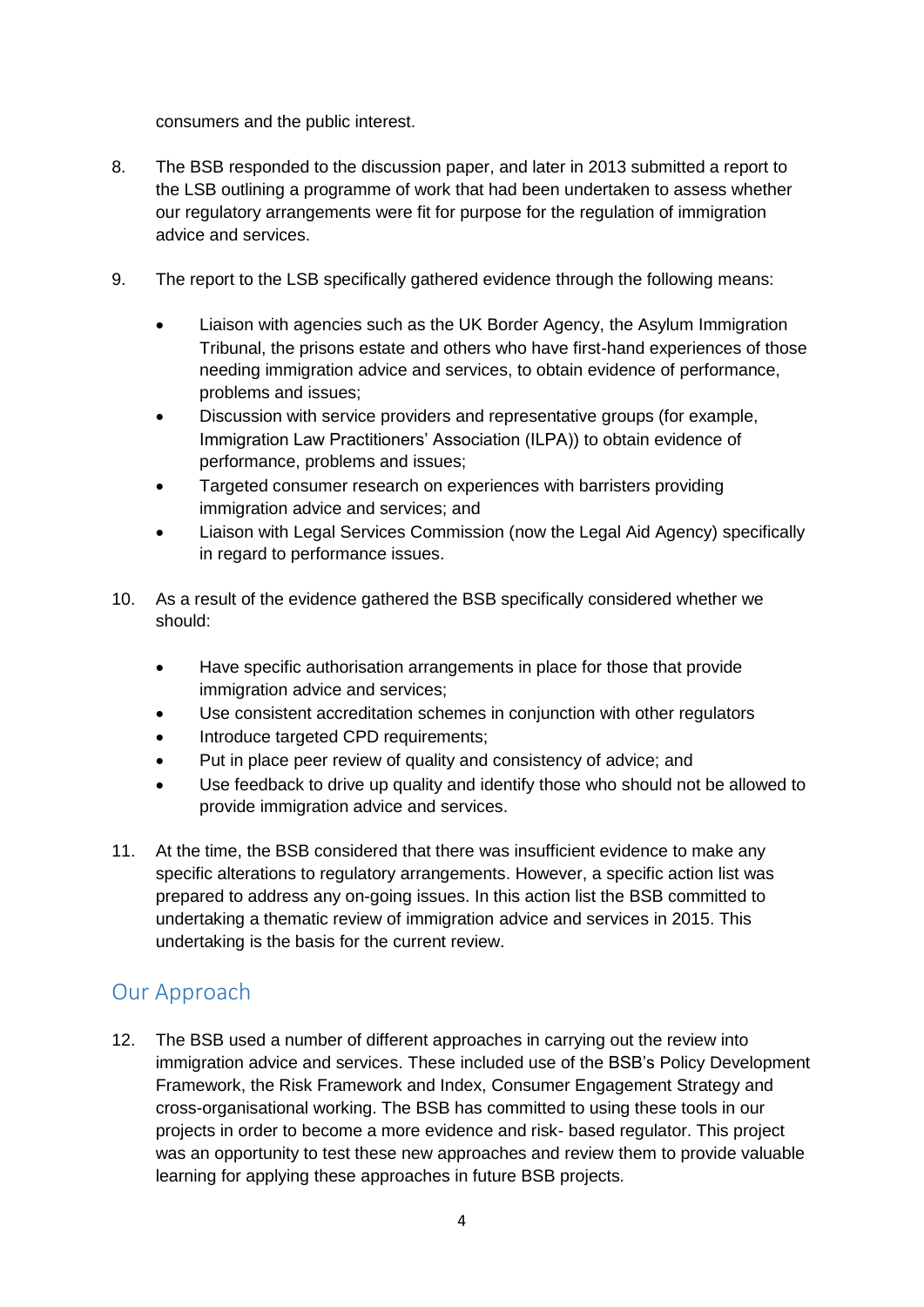#### Policy Development Framework

- 13. The Policy Development Framework is a tool to undertake policy analysis in a more systematic and consistent way throughout the BSB. In devising the framework, the BSB drew on good practice in policy analysis, using components from various models to develop a process for the BSB. It is designed to offer a method of policy analysis that is systematic but flexible. It is one way in which we can draw together a number of different strands of work we undertake, from evidence gathering to the regulatory risk framework. It gives an "end to end" of policy analysis, including the full life cycle from identification of a possible problem to consideration of whether or not an intervention has worked in practice. The framework has four main stages:
	- Problem definition
	- Developing options
	- Implementation
	- Evaluation



14. In undertaking the Immigration Thematic Review, the BSB followed each step of the Policy Development Framework. Separate project plans were developed for the first two stages – "problem definition" and "developing options". This ensured the BSB did not start developing solutions prior to completing a systematic and comprehensive problem identification process. Internal and external stakeholders were identified, and each person involved in the project had a clearly defined role. The identified themes and options the BSB has developed in this review are therefore based on research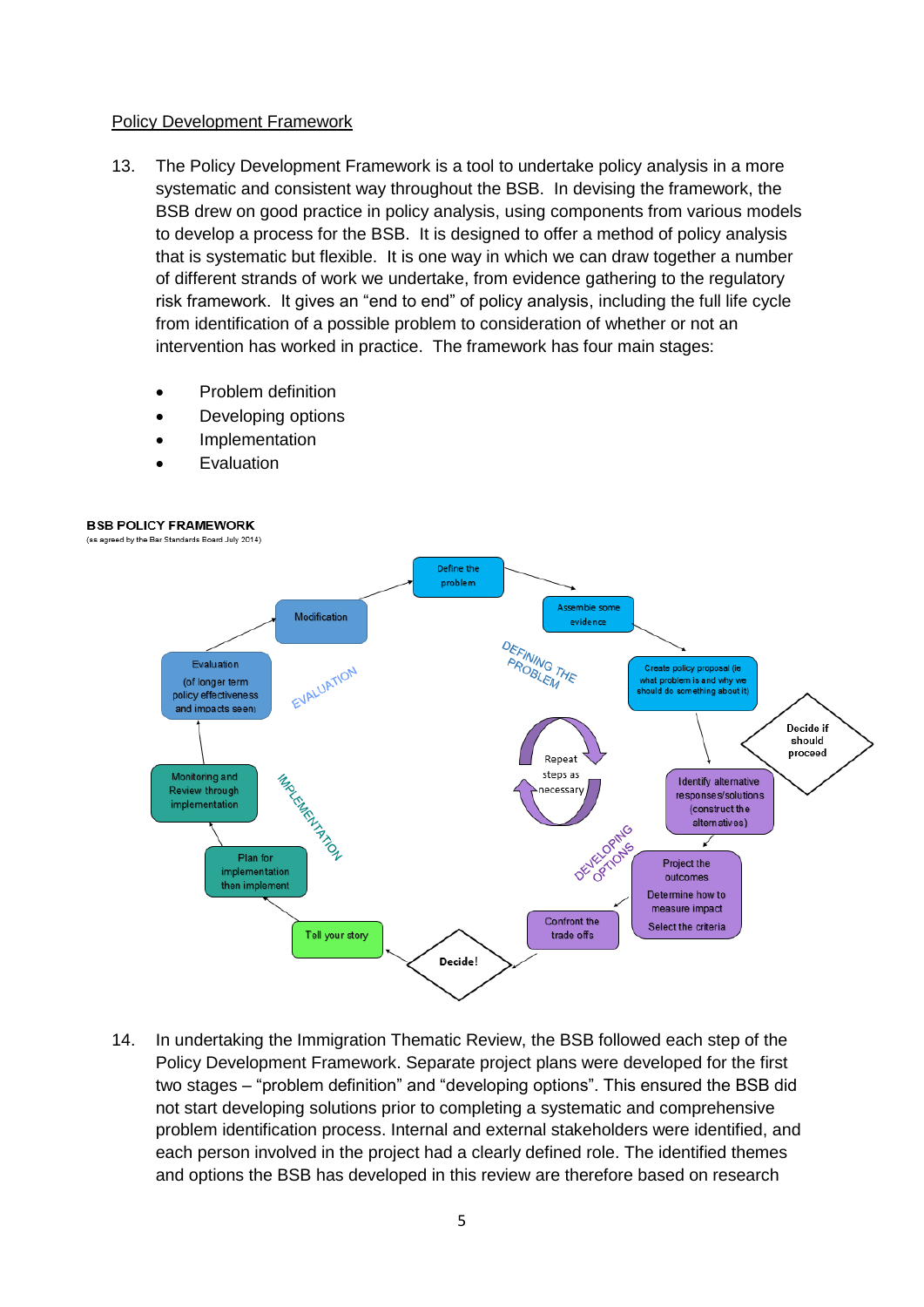and stakeholder engagement that has been undertaken. The three identified themes were tested with BSB staff and external stakeholders to ensure they had been accurately defined and could be easily understood. Major project decisions were made by an internal Project Board to check at various points whether to continue with the project.

15. Utilising the Policy Development Framework helped individuals involved in the project to understand the process of the project. The framework provided a clear process for policy development and analysis, but was also suitably flexible to allow for the individual nuances of this project. The framework helped us to ensure a robust and systematic approach was used to policy development.

#### Consumer Engagement

- 16. The BSB aims to embed the consumer perspective in all aspects of our work and our strategic plan 2016-2019 commits to nurturing a deeper dialogue with consumers. During the Immigration Thematic Review, the BSB has engaged with consumer organisations at each stage of the Policy Development Framework, starting with the BSB Roundtable event in July 2015. The Roundtable helped us to understand the immigration market and was an opportunity to hear a range of consumer perspectives. A summary of the Roundtable event is provided at paragraph 55.
- 17. A Reference Group was also formed with membership sourced from consumer organisations and other regulators of immigration legal services. The Reference Group helped the BSB to map the legal journey from an immigration consumer's perspective. It helped us to identify what the barriers are to getting immigration advice and representation, and where a barrister fits into the process. The group assisted the BSB in evaluating potential policy options and made suggestions about organisations we could work with if the options were to be implemented. A summary of the work undertaken and evidence collected from the Reference Group is at paragraph 83.
- 18. The BSB has found engagement with consumer organisations to be extremely valuable in enabling us to gather evidence and as a means to develop our understanding of a client's legal journey. The Reference Group has acted as an effective auditor of the issues and options we have identified and many of the representatives on the Reference Group have links to other organisations which may prove to be useful in implementing solutions.

Risk Framework and Index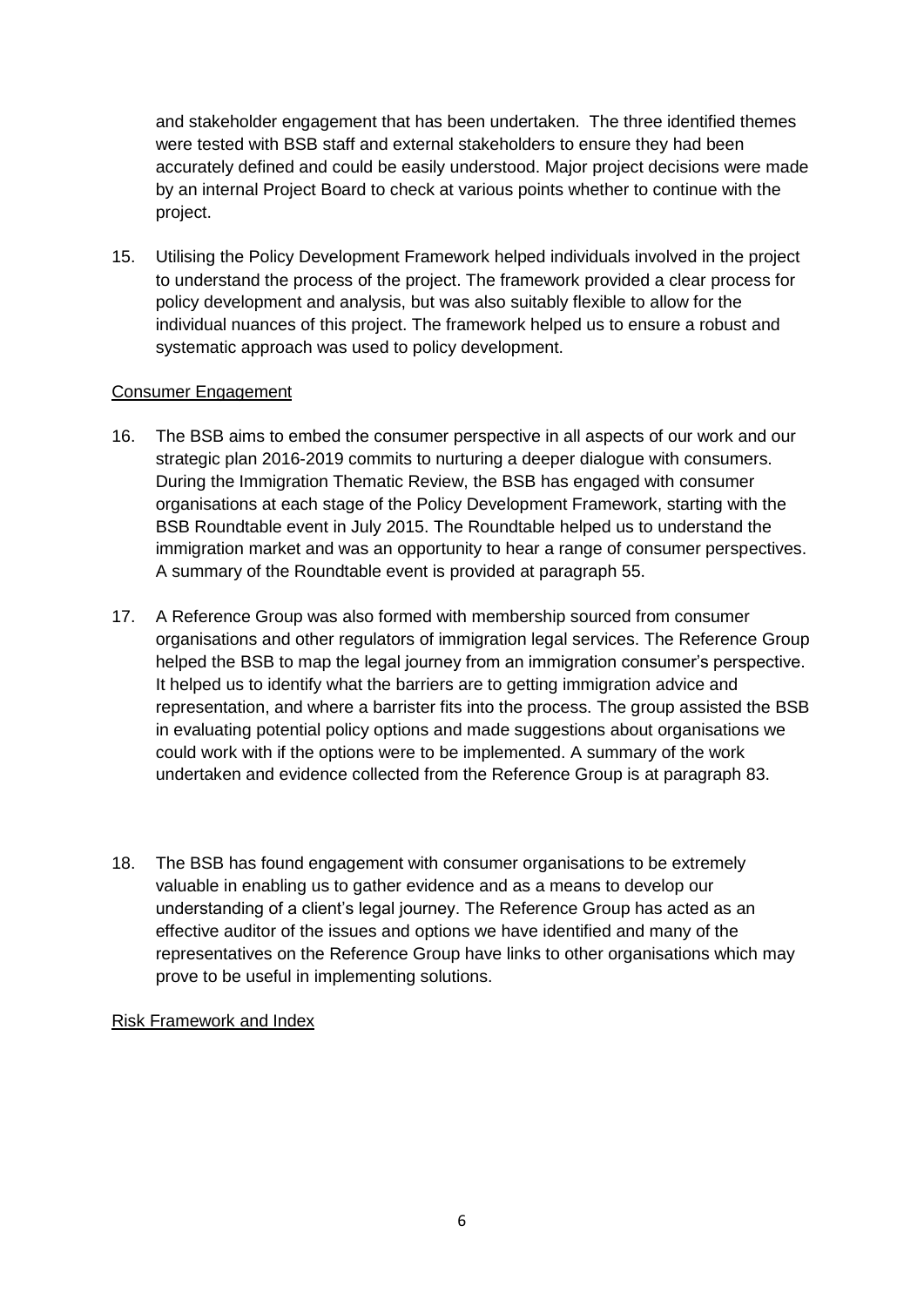- 19. The Risk Framework<sup>1</sup> outlines the BSB's approach to identifying and managing risks in the legal system and the Risk Index categorises those risks<sup>2</sup>. These tools were used throughout the Immigration Thematic Review. The 2015 Supervision Report evaluated the evidence gathered from visits to chambers based on the regulatory Risk Index. A summary of the Supervision Report is at paragraph 25.
- 20. Templates based on those used in developing the BSB's Risk Outlook were used throughout the project. This helped to align the issues we had identified with the Risk Index and the BSB's regulatory objectives.
- 21. Following the Risk Framework and using the Risk Index gave structure to the process of critically assessing the evidence we had collected. It also helped the Project Board to understand the relevance and potential impact of the issues we had identified. The Risk Index has subsequently been updated to include risks which have been newly identified by this project, for example, Risk 5.5: lack of accessible, quality market information to inform consumer choice.

#### Cross-organisational working

- 22. In order to ensure that the project adopted a cross-organisational way of working, and utilised knowledge from different parts of the organisation, a Project Board was created for the review with representatives from each department at the BSB. The Project Board met regularly throughout the project to discuss the identified themes, share ideas, refine each other's work, help assess risk and conduct desk research.
- 23. This cross-organisational style of working meant that new insights and different perspectives were captured throughout the policy development process. Knowledge from across the organisation, both from the work that the teams do and drawing on prior experiences of staff in other fields, was able to be utilised.

# <span id="page-8-0"></span>Research and Evidence Collection

24. The research we conducted was part of the "problem definition" stage of the Policy Development Framework. A supervision exercise with immigration barristers and chambers, a roundtable event, a Reference Group and desk research were part of the BSB's evidence gathering activities to inform the immigration thematic review.

## **Supervision Report**

25. As part of the Immigration Thematic Review, the Supervision department carried out a number of chambers visits between July and September 2015. The chambers were asked a series of questions around the types of immigration services provided, how they provided these services and risks to clients in accessing good quality legal

1

*https://www.barstandardsboard.org.uk/media/1751663/bsb\_risk\_framework\_16pp\_5.4.16\_for\_web.pdf* <sup>2</sup> BSB Risk Index

<sup>1</sup> BSB Risk Framework

*https://www.barstandardsboard.org.uk/media/1751667/bsb\_risk\_index\_12pp\_5.4.16\_for\_web.pdf*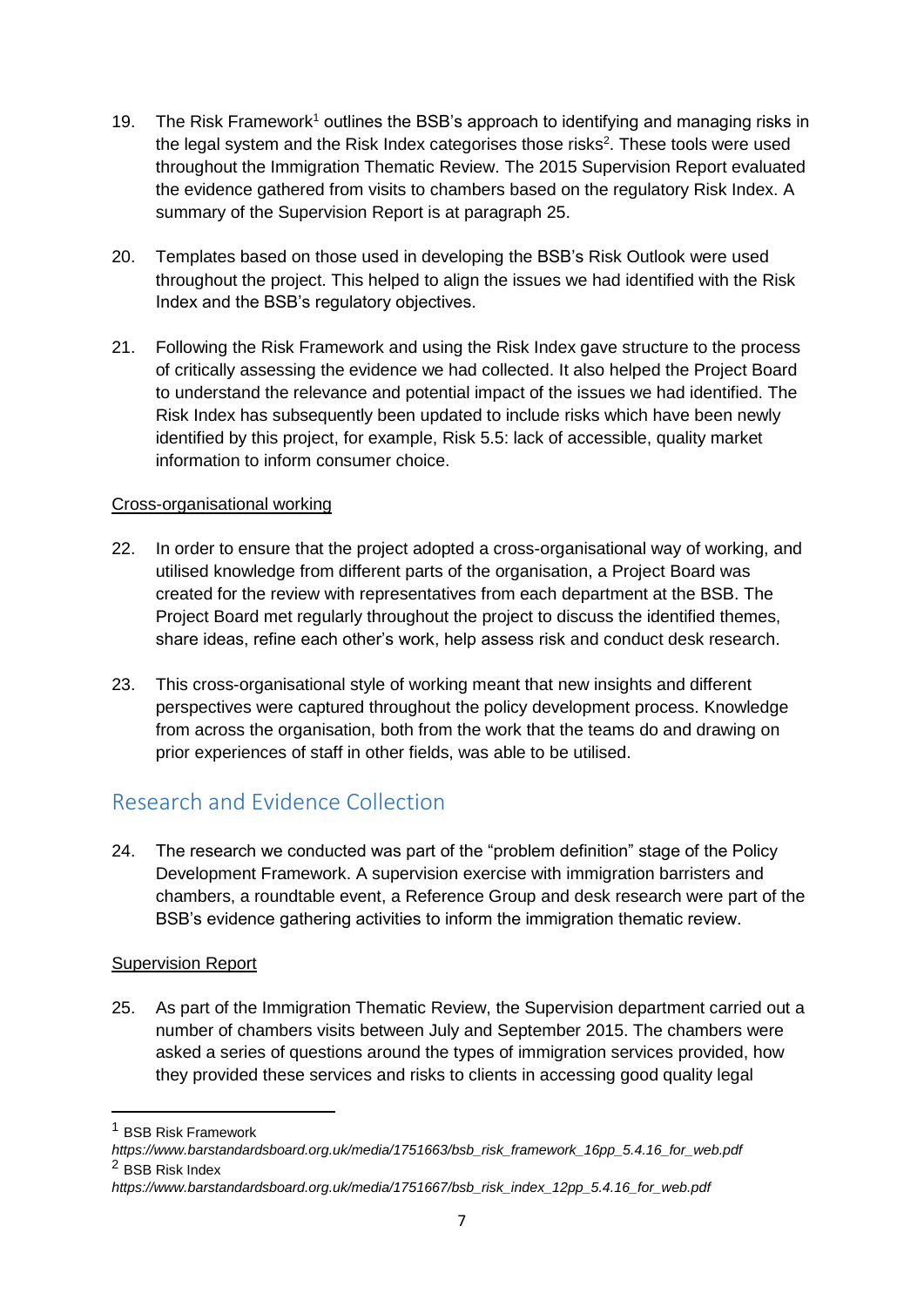services.

- 26. The Supervision department was able to gather data about the market factors affecting the provision of immigration advice and services. They found that it was evident from the visits that the amount of immigration work itself is increasing. Most barristers spoken to noted that there was no shortage of work in the immigration area, but that the type of work might be changing as a result of recent changes in the rules (e.g. more judicial reviews being requested).
- 27. The Supervision department identified the following key themes from the information gathered from the visits:
	- Understanding the types of client and the regulatory risk;
	- Vulnerable clients;
	- Assessing the quality and value for money of the service provided;
	- Accreditation, training and continued professional development (CPD);
	- Access to Justice; and
	- Other concerns chambers expressed.
- 28. A summary of each of the key themes identified is provided below.

#### *Understanding the types of client and the regulatory risk*

- 29. A key point that chambers stressed is that there are different types of clients requiring immigration advice and that it is important not to generalise when considering the regulatory risks. This is consistent with the message from the roundtable session for consumer organisations that the BSB facilitated in July 2015.
- 30. Chambers that engage in work on visa applications for students and more experienced clients who tend to be well educated and able to use the internet and personal or business contacts to research the market. These clients may have developed an understanding of the legal system and how to find good quality advice.
- 31. In contrast, the chambers that are located close to major immigration centres and carry out predominantly appeals, entry clearance, asylum and human rights work, say that their clients are often vulnerable for a range of reasons. These clients have less time and less ability to locate the best quality advice, and less access to choice.
- 32. Some barristers thought that asylum seekers who are entitled to legal aid are more likely to access good quality services than those not entitled to legal aid. Given that access to legal aid has been removed for most consumers of immigration legal services, these people now represent a minority of cases.

#### *Vulnerable clients*

- 33. Vulnerability can arise from a number of factors including:
	- the underlying reasons for seeking asylum;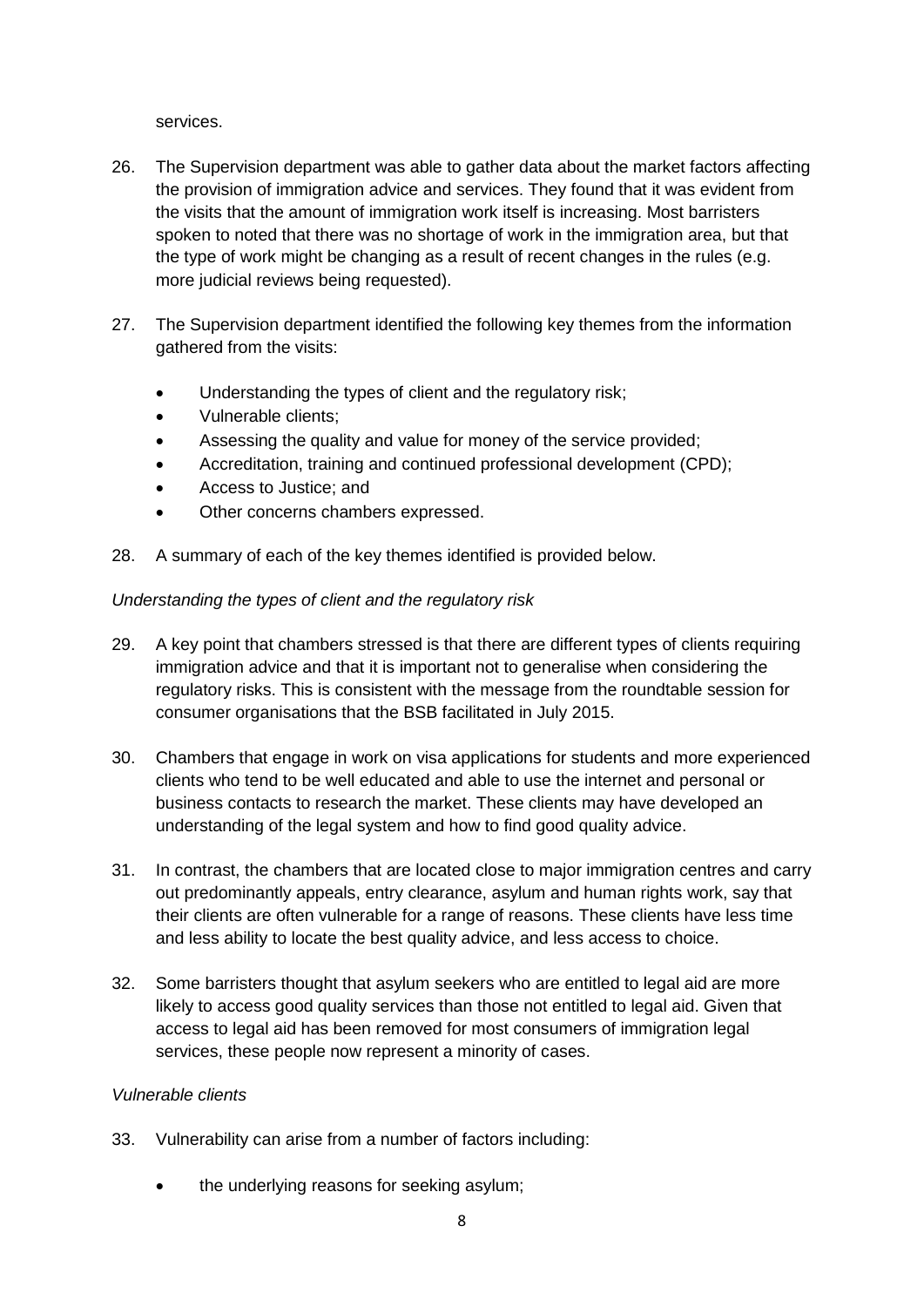- gender-based persecution;
- trafficking: both those who have escaped trafficking and those who are currently being trafficked);
- fear of sudden deportation;
- fear of children being taken out of school;
- financial hardship and lack of access to legal aid;
- language barriers;
- cultural barriers;
- mental health issues;
- trauma experience;
- family conflict or separation;
- unaccompanied minors;
- age (young or old), etc.
- 34. It was noted that in the field of immigration, often these vulnerabilities come in combination.
- 35. The Supervision department found that all barristers they spoke to were acutely aware of the vulnerabilities of their clients. Barristers saw it as in their interests to identify vulnerability, as that tends to be central to the legal case that is made, as well as central to their personal interest in practising in this area of law. It was also evident from their visits that assessing and effectively dealing with a vulnerable client is key in the provision of good quality immigration advice and services. There was less clarity around whether clients are currently being assessed for vulnerability in a consistent manner and, what happens if they are assessed as vulnerable.
- 36. The general consensus was that the majority of less experienced clients seeking immigration advice will be vulnerable in some way. Where the case is not engaged via the public access scheme, often the barrister will not see the client until the day of the hearing. This can mean that barristers are not best placed to make this assessment as by that stage it will be too late to make adjustments. It was seen as critical for the solicitor/professional client to assess vulnerability and make suitable arrangements, where necessary.
- 37. Some barristers expressed concern that even if vulnerability is identified, the action that can be taken may be limited by financial factors. It was noted that, as legal aid is no longer available to the majority of immigration clients, expert reports or additional support that may have been commissioned in the past now has to be privately funded.
- 38. There was a perception that there is currently no specific training for barristers on vulnerability and a number of barristers said that this would be helpful to their work in the immigration area.

#### *Assessing the quality and value for money of the service provided*

39. Concern was expressed that clients might not be able to establish whether they are likely to receive, or indeed have received "good quality" service as there is no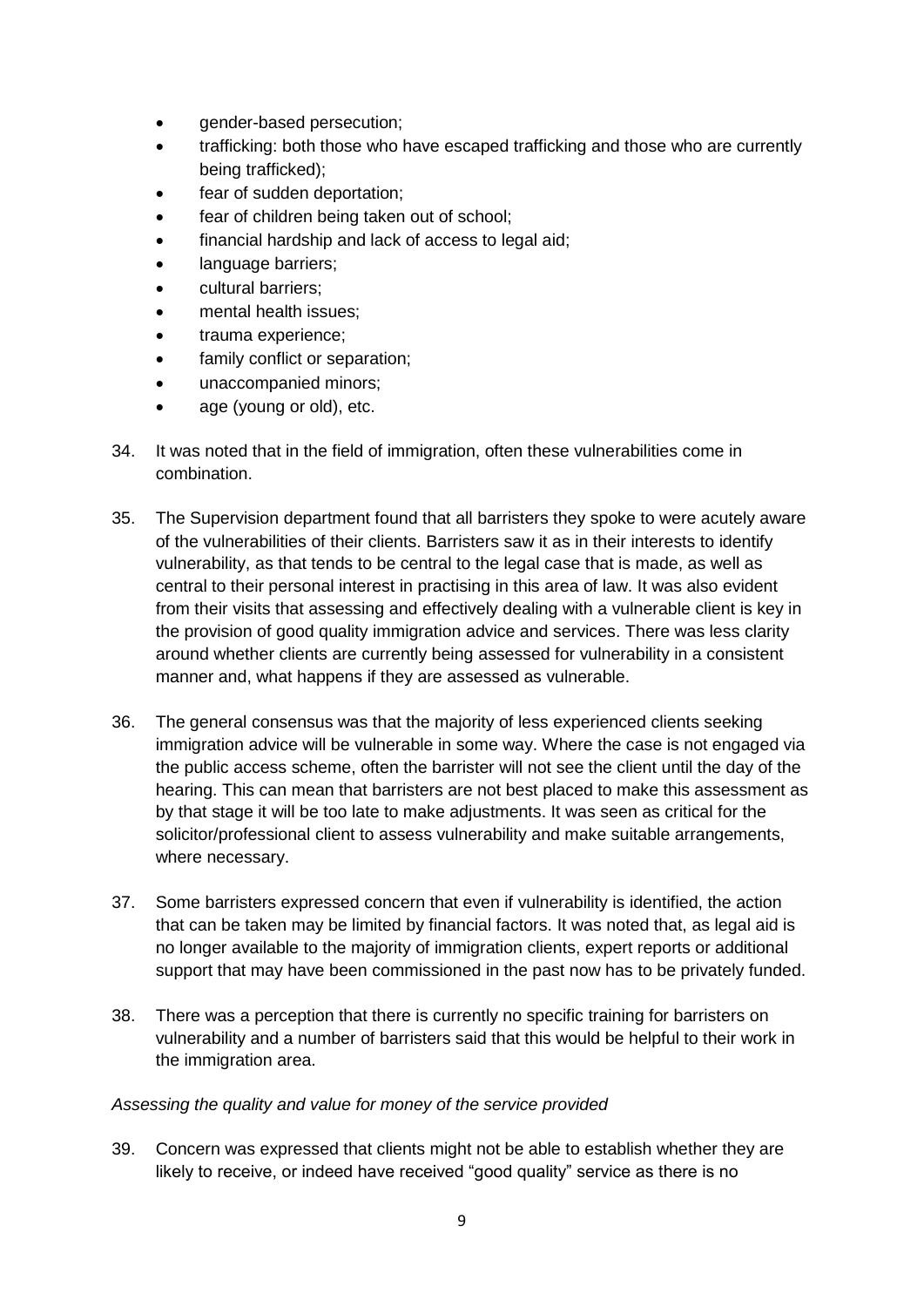transparent way for them to ascertain this. Chambers said that in the absence of other measures, price is often taken as a sign of good quality – the perception being that the more expensive something is, the better the quality. This could compound the effect of poor service by allowing unscrupulous providers to charge higher fees to vulnerable clients.

- 40. The withdrawal of legal aid has led to risks to the quality of the service delivered and what was referred to as a "race to the bottom" for the level of fees charged. It has made it very difficult for some barristers to provide "good quality" legal services, the focus being on getting through as many cases as possible, as quickly as possible.
- 41. Barristers are placed in the position of having to choose to work for little or no fee, because the client has a valid claim, or turn them away. They are increasingly under pressure to do more work for less money, or even for free. This puts at risk the quality of services delivered by barristers, as well as the viability of their immigration practices.
- 42. There appears to be a contradiction between the view that immigration work is deemed to be high risk and is, therefore, likely to generate more complaints compared to other areas, versus the observation of the BSB that actual complaints levels are low. Chambers visited said that various factors may reduce the likelihood that immigration consumers in particular will make a complaint or question the service that they are receiving. For example:
	- Certain cultures hold legal professionals in very high esteem and are unlikely to question them;
	- Vulnerable consumers at risk of deportation may be afraid that making a complaint will bring them into conflict with the authorities who will deport them;
	- Other types of vulnerability described above means that the client is completely dependent on the barrister and solicitor to direct the case and keep them informed, so they are likely to be unable to hold them to account; and
	- Clients are unlikely to complain after they have been deported.
- 43. In most cases, the client's contact with the barrister is at the final stage of the "client journey". There seemed to be a unanimous and strong opinion from chambers that they repeatedly experience poor standards of service from solicitors, including:
	- The quality of work/files is often poor and papers are often missing;
	- Solicitors (and OISC representatives) tend to send papers to chambers very late in the day before the hearing;
	- There were concerns raised about the level of client care provided by solicitors, in preparing the client for the court process; and
	- Delays and outright failure to pay barristers, including legal aid money which, as public money, should be handed over promptly.

*Accreditation, training and CPD*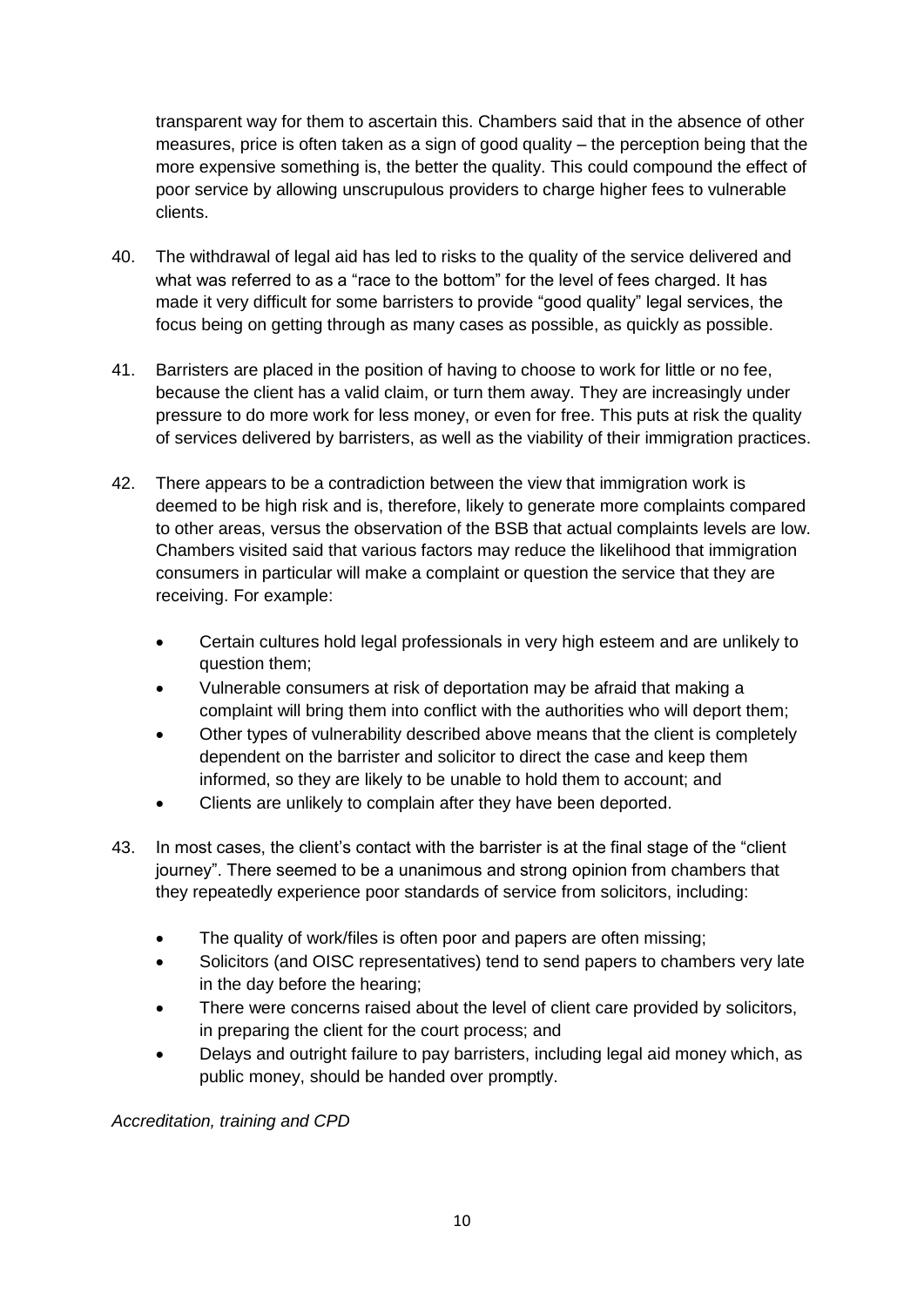- 44. A number of chambers highlighted the risk that the law in this area is particularly complex and fast-changing, yet any barrister, with no specific training, can start an immigration practice. Standard legal training does not necessarily equip a newly qualified barrister to handle immigration work.
- 45. However, the barristers spoken to did not support the idea of specific accreditation, querying why immigration should be singled out for an additional regulatory burden compared to other areas of the law. They placed greater weight on effective pupillage training, support from more experienced barristers and CPD.
- 46. All chambers said that a considerable number of major changes to the law have been made over recent years and the Home Office changes its rules on a regular, and sometimes daily basis, but they are poorly disseminated. Given that the law is changing so quickly, chambers underlined the importance of training and ongoing CPD, and ensuring that practitioners keep up to date with the law.
- 47. There was seen to be limited post qualification specialist training available. Some chambers commented in particular about the lack of training on immigration law outside of London. They were of the view that London had plenty of courses to offer but this made it difficult for practitioners from other parts of England and Wales to access training.

#### *Access to Justice*

- 48. The Supervision department found there is a clear correlation between the way that immigration advice and services are provided, the current market factors and access to justice.
- 49. The closure of key support agencies in recent years and the cuts to legal aid have meant that loss of access to justice is a major concern to immigration barristers. There is unmet demand for good quality free advice. Those who are unable to afford a barrister are now representing themselves as litigants in person, which increases the risk that they do not get equality of access to justice.
- 50. However, it was evident from the visits that there is no shortage of immigration work for barristers. The unanimous view was that the amount of work is increasing. Chambers who receive their work through solicitors find that there is a good supply of work. A number who were public access accredited expressed reluctance actively to promote that option because they felt that the work is less profitable (because clients need more "hand-holding" by both barrister and clerk) and carries more risks. Those engaging primarily in public access work find that they get enough work through wordof-mouth recommendations and they do not need to advertise their services.
- 51. Consequently, chambers said that there was no motivation actively to market their services. This means that vulnerable consumers trying to navigate their way through the legal system for the first time are unlikely to see services by good quality barristers publicly advertised.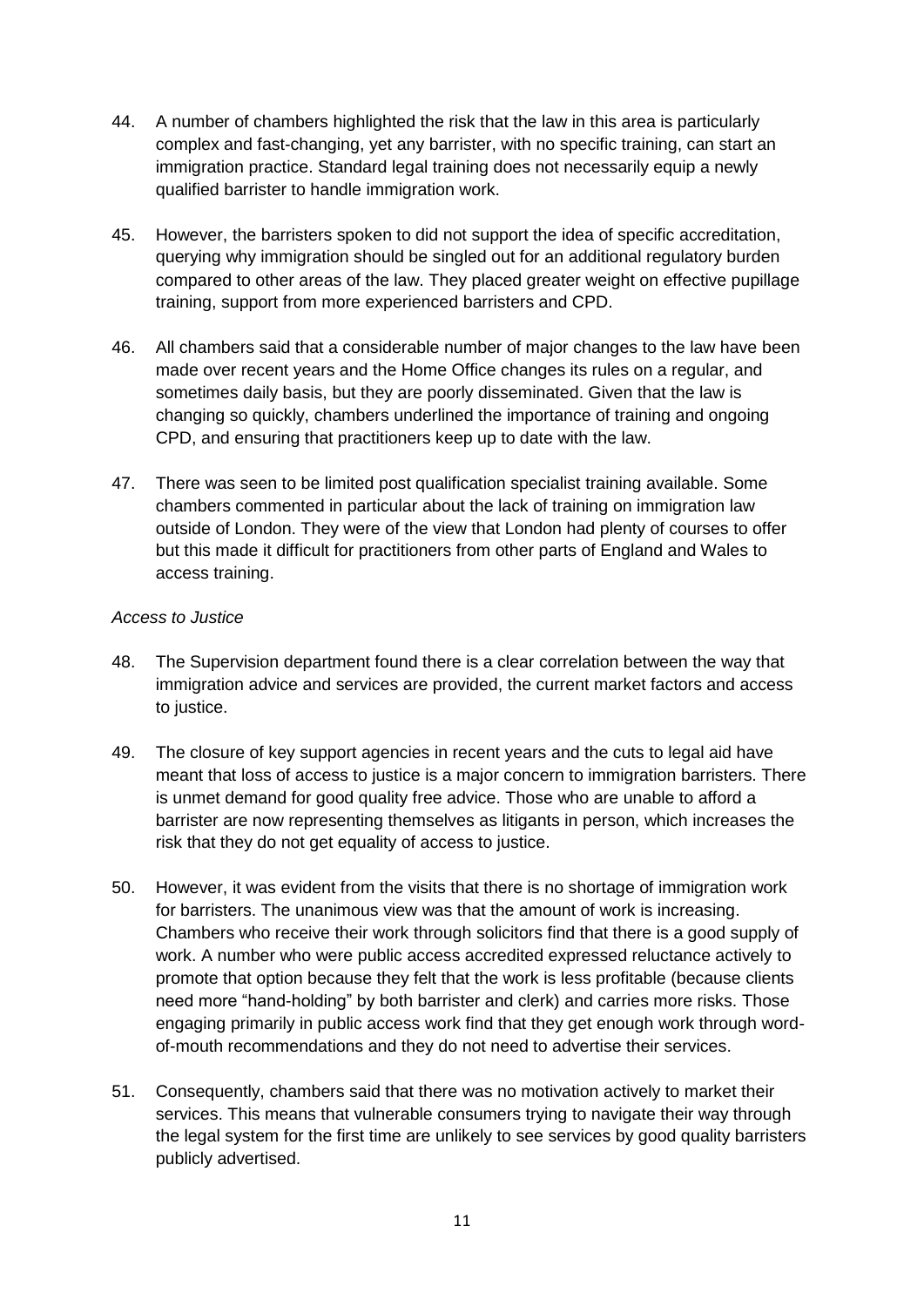- 52. Chambers that carry out immigration work tend to be clustered around the towns and cities where the Immigration Tribunals are located. Some chambers said that vulnerable people who found themselves in need of urgent immigration services, but who were not located in one of these centres, might find it hard to locate good quality advice.
- 53. Chambers said that community connections are regarded as a key source of information for consumers about where to find immigration advice. It is therefore crucial to ensure that these communities are well-informed about how to access good quality services.

#### *Other concerns chambers expressed*

- 54. The Chambers that were visited raised a number of other issues which may have an impact on some immigration clients and the provision of advice and services. These included:
	- Difficulties with Home Office Presenting Officers not turning up for hearings;
	- The quality of OISC representatives;
	- Receiving work from people who are not in fact regulated solicitors; and
	- The unregulated market for immigration advice, with non-expert, non-qualified persons operating abroad and providing potentially incorrect immigration advice.

#### Roundtable Report

- 55. The BSB hosted a Roundtable event for organisations involved in the immigration sector in July 2015. A number of themes emerged from the discussions with the roundtable participants. These were as follows:
	- Terminology;
	- Users of immigration services;
	- Access/barriers to access;
	- Direct access;
	- Geographical issues;
	- Information provision;
	- Choice;
	- Cost/funding;
	- Use of intermediaries/interpreters; and
	- Competent service/standards.
- 56. A summary of each of the key themes identified from the views of those attending the discussion is provided below.

## *Terminology*

57. It was seen as necessary to distinguish between immigration work and asylum work and see these as two distinct categories. It was noted that asylum work consists of a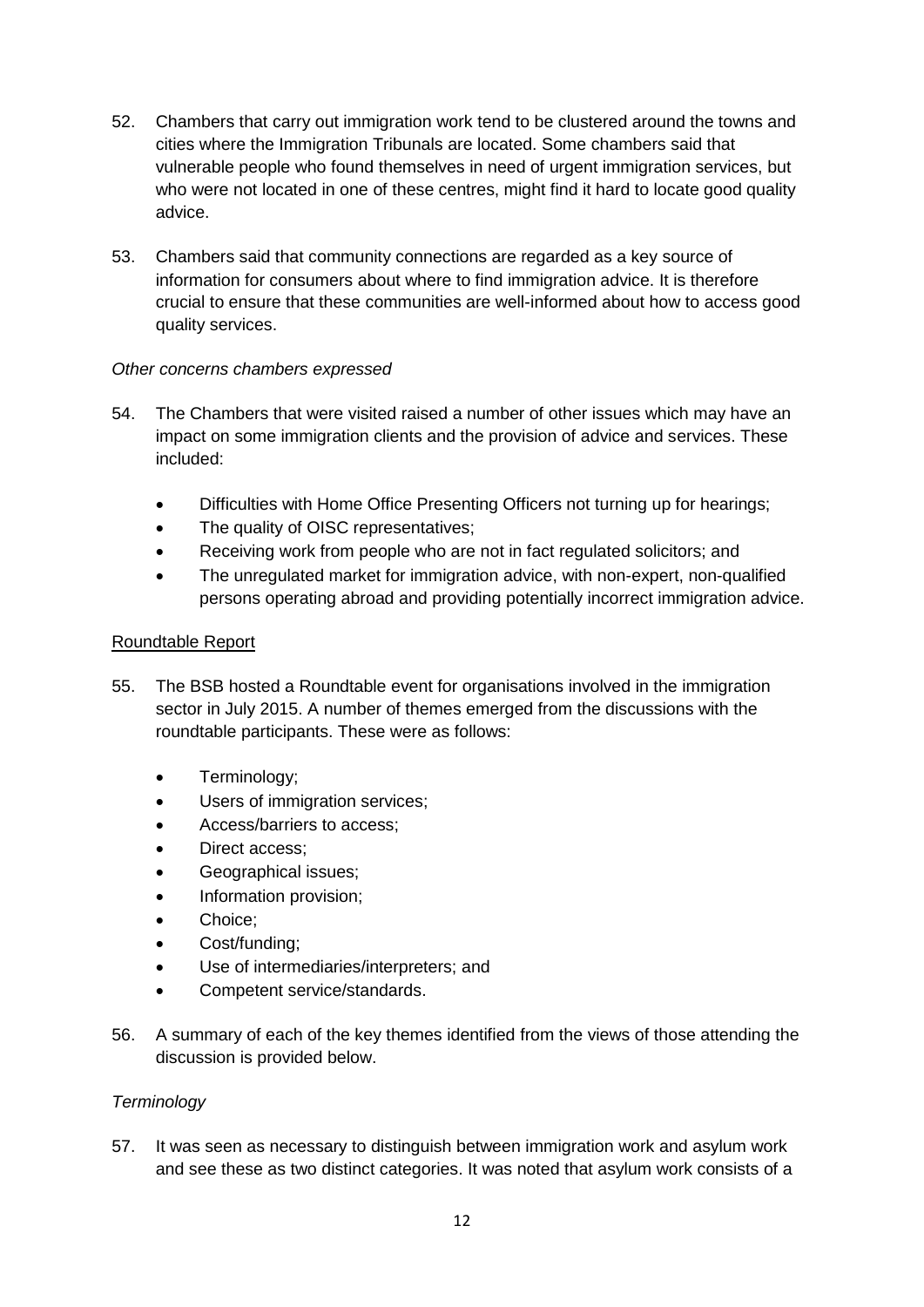very specific sub-set of immigration with its own unique issues. The use of the term "consumers" in relation to legal services implies having a choice, which is largely not present for many immigration clients, and even less so for asylum clients.

58. The term "market" was also not thought to be useful in this context and potentially misleading, as many consumers don't have the power to choose that this term implies. It was pointed out that the terms used do not just reflect an issue over language but also a lack of understanding of the underlying issues.

#### *Users of immigration services*

- 59. It was suggested that there are wider political factors influencing the policy framework, which affects the extent to which the system can sufficiently address the complexities and needs of immigration clients. It was also noted that regulatory changes could have a negative impact, intended or otherwise, on consumers (particularly with regard to cost and methods of delivery). There was some concern that aspects of regulation do not properly consider users and the impact on them. There was recognition that focusing on the consumer as opposed to focusing on providers of services is relatively new for regulators.
- 60. Views were expressed about the "types" of immigration client that exist. Immigration services cover a wide range of clients – including high net worth individuals who have very different needs and issues from the traditional view of "immigration clients". The immigration client base has considerable depth and complexity and it is important not to ignore elements such as private clients whose needs and level of vulnerability are often very different.
- 61. Lower socio-economic vulnerable clients may have different barriers to and constraints on accessing of information, advice and services compared to clients who are more affluent, or have a less urgent requirement to access services, or have a better knowledge of the immigration market and the services available.

#### *Access/barriers to access*

- 62. While it was recognised that correct consumer protections need to be in place it was thought equally important that there are not too many barriers to provision of immigration advice as this may drive up costs and adversely impact on users.
- 63. In the past voluntary organisations provided the route by which many people obtained advice and a referral to a solicitor or barrister. Many of those voluntary organisations no longer exist due to funding issues and areas where legal aid is available have also changed due to government policy.
- 64. It was pointed out by participants that people in need of immigration advice can be hesitant about seeking such advice due to the circumstances they are in. This level of vulnerability can potentially sway "immigrants" to approach their community in the first instance. This leads to people seeking legal help from those that have been recommended from their networks through word of mouth, rather than directly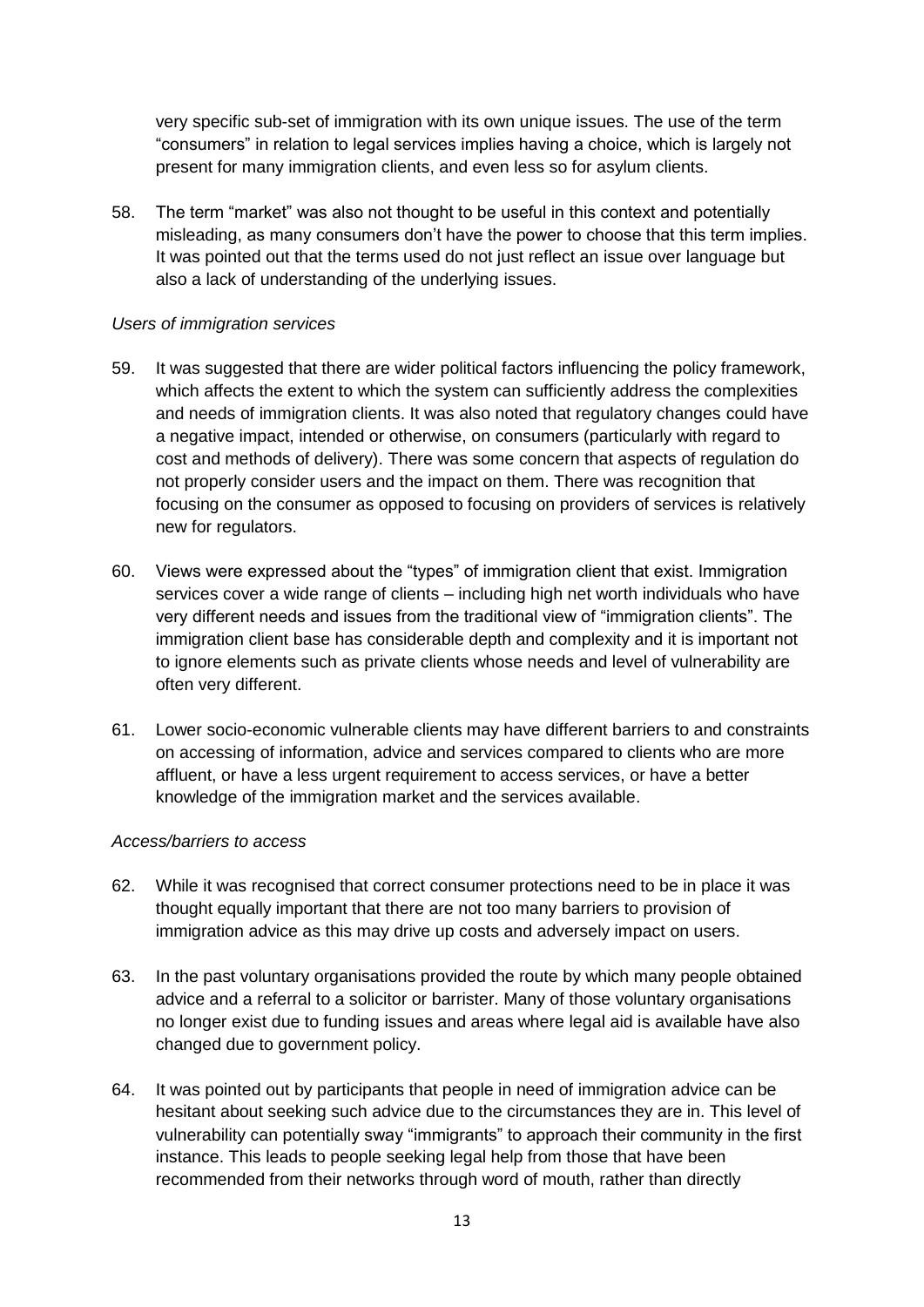approaching barristers or solicitors for legal advice.

- 65. There was concern that, although participants wanted rogue advisors to be controlled, any sort of control on this could lead to a reduction of legal services available to asylum seekers in particular. It was seen as important to continue to raise standards, without reducing access. Participants did not want to see it made harder for people to access advice when they become part of the immigration system or for access routes to legal representation to be closed off.
- 66. A general point was made that the problems with many cases were happening before that client ever engaged with a barrister. Participants felt that how well a case progressed often depended on who the client initially went to for advice and how competent they were at providing correct information and/or recommending providers.

#### *Direct access*

- 67. The impact that direct access is having on the market was discussed by participants. They believe that issues raised in previous research are coming into sharper focus as a result of the changes to the traditional solicitor/barrister relationship. This is particularly the case in relation to language, consumer understanding of the barrister's role, and client care and service delivery.
- 68. It was suggested that there may need to be better support structures around sole practitioners to ensure they are doing a competent job when dealing with immigration clients directly, considering the amount of administration necessary for direct access. An additional risk inherent in direct access was also raised. While solicitors are "repeat clients" and will not offer further work to barristers who provide poor service, individual clients tend to be "single use" consumers of legal services. Therefore market controls over poor service for consumers are weaker when they access a barristers services directly.

#### *Geographical issues*

- 69. It was thought that currently there is not a good spread of high quality immigration advice services and immigration barristers geographically. This can make it difficult for clients in some areas to access good advice, which results in a "postcode lottery". Individuals are forced to use whatever sources of information, advice and services are available locally regardless of their quality.
- *70.* In relation to regional scarcity and variable availability of advice, it was thought that sole practitioners are increasingly filling a gap as demand continues to outstrip supply.

## *Information provision*

71. People are increasingly turning to the internet and social media to source advice, which raises various issues. This is something that is potentially difficult for regulators in this area to control. It was also noted that if services are being increasingly advertised on the internet, those who are in prison/detention centres, or those with low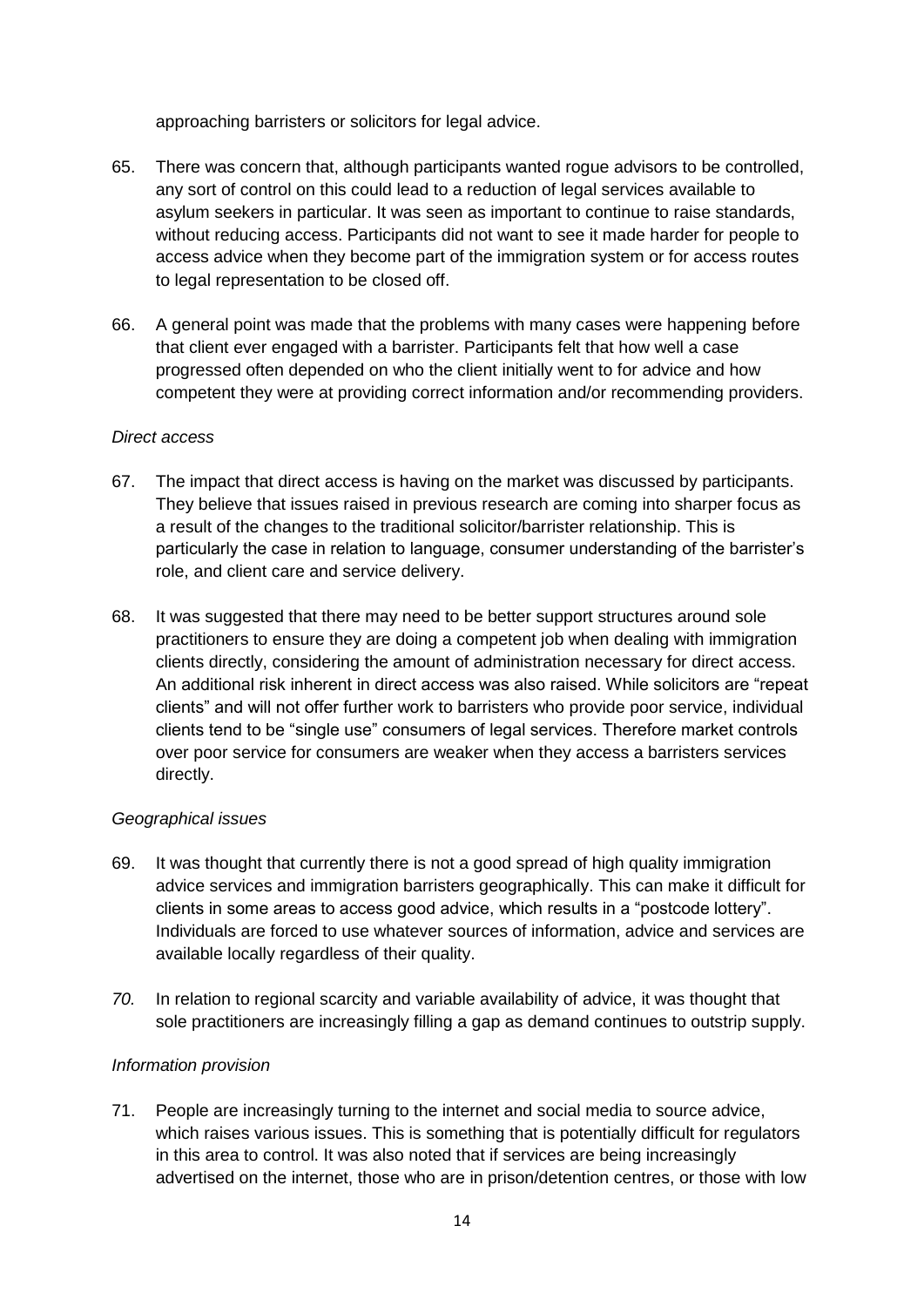income, will struggle to access this information.

- 72. It was suggested that barristers or chambers who specialise in immigration work could be placed on some sort of public register, so those seeking an immigration barrister can find out where and who to go to. There was also a question raised of whether or not it was possible to identify market leaders, so clients have some idea of who the most competent providers are.
- 73. There was discussion about a potential system of accreditation or assessment of barristers working in immigration. Members of the public could then use this information on which to base any choice of barrister. It was acknowledged that while accreditation was a good idea in principle, as only small numbers of the entire profession work in immigration, introducing any sort of accreditation system for immigration alone might restrict supply.

## *Choice*

- 74. For the majority of people seeking immigration and asylum services there is little choice of legal representation. There is no "market" for immigration legal advice providers for these people. There was general consensus that making a decision on choice of legal representation is very difficult. Despite this the impact of the decision is very important as it can affect the rest of the client's life.
- 75. It was thought that there are a substantial number of people currently operating in the system who are unregulated but are holding themselves out as being regulated. There is a high level of risk associated with these people, and lay clients may not understand who is regulated and who is not, and the difference between them.

## *Cost/funding*

- 76. The shortage of available immigration advice and/or legal representation was identified as a problem in this area. However, this shortage mostly affects those clients who are unable to pay or who rely on legal aid. The lack of supply in the legal aid sector and at the Bar because of low pay associated with this type of work restricts the choices that lower socio economic clients have in legal representation.
- *77.* The cuts to legal aid in this area have also meant that those who are available to provide advice and services are often over-worked and under-resourced. As a result there is a sense that the best providers are pressured to exit the market, knowing they can't continue to offer a good service on such limited funding.

#### *Use of intermediaries/interpreters*

78. Generally in relation to referrals it was thought that the relationship between the solicitor and the barrister is the most powerful factor behind referral of business. Even direct access work tends to be subsequent to receiving some kind of advice elsewhere, whether through another legal professional or an NGO.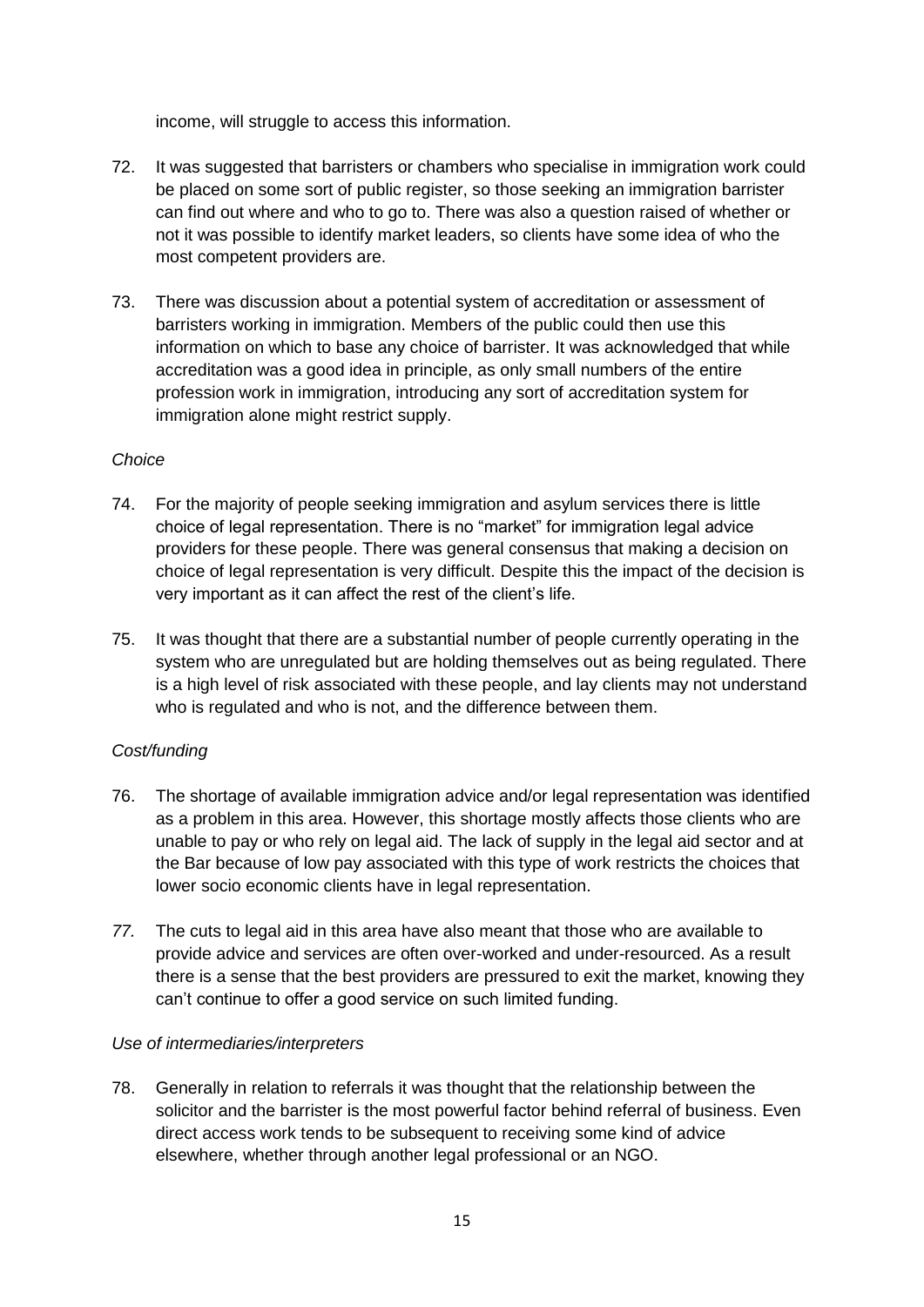79. In relation to hearings, it was pointed out that interpreters play a key role, but there are significant risks if a substandard service is delivered. Mistakes can be made both in terms of accurate translation and ensuring the nuances of what is said are properly communicated. The problems arising from low levels of funding were also highlighted relating to interpreters.

#### *Competent service/standards*

- 80. There were some conflicting views about the levels of service being provided by barristers. Some participants felt that service is very good and has improved of late particularly with more use of pro bono work and barristers building good relationships with immigration clients and consumer groups.
- 81. There was some discussion about the standards of other legal professionals providing services in this area. The service from those providing immigration advice, even those who are regulated, does not always meet expectation. Although having more community groups who can help people with their immigration issues is a good thing, if people are not regulated they should not be providing legal advice on immigration. However, it was stated that there is currently a large number of unregulated people operating in the market and providing immigration advice. Concerns were expressed about unregistered barristers in particular, and people who are not legally qualified in any way (e.g. accountants) setting themselves up as "introducer types" and giving legal advice.
- 82. Client awareness about what constitutes a good service was also discussed. Participants questioned how a client could be expected to know whether they had received competent service or not. They have no way of assessing whether the barrister they are using is competent and there is sometimes a lack of knowledge about what they should expect from their barrister. This means many clients will inevitably judge the service they have received based on the outcome rather than the quality of legal advice or representation they receive. There is often a delay before a consumer realises the legal service they have received has not been to the standard that can be expected. As a result it is often the solicitor or the OISC-regulated adviser that complains rather than the consumers themselves.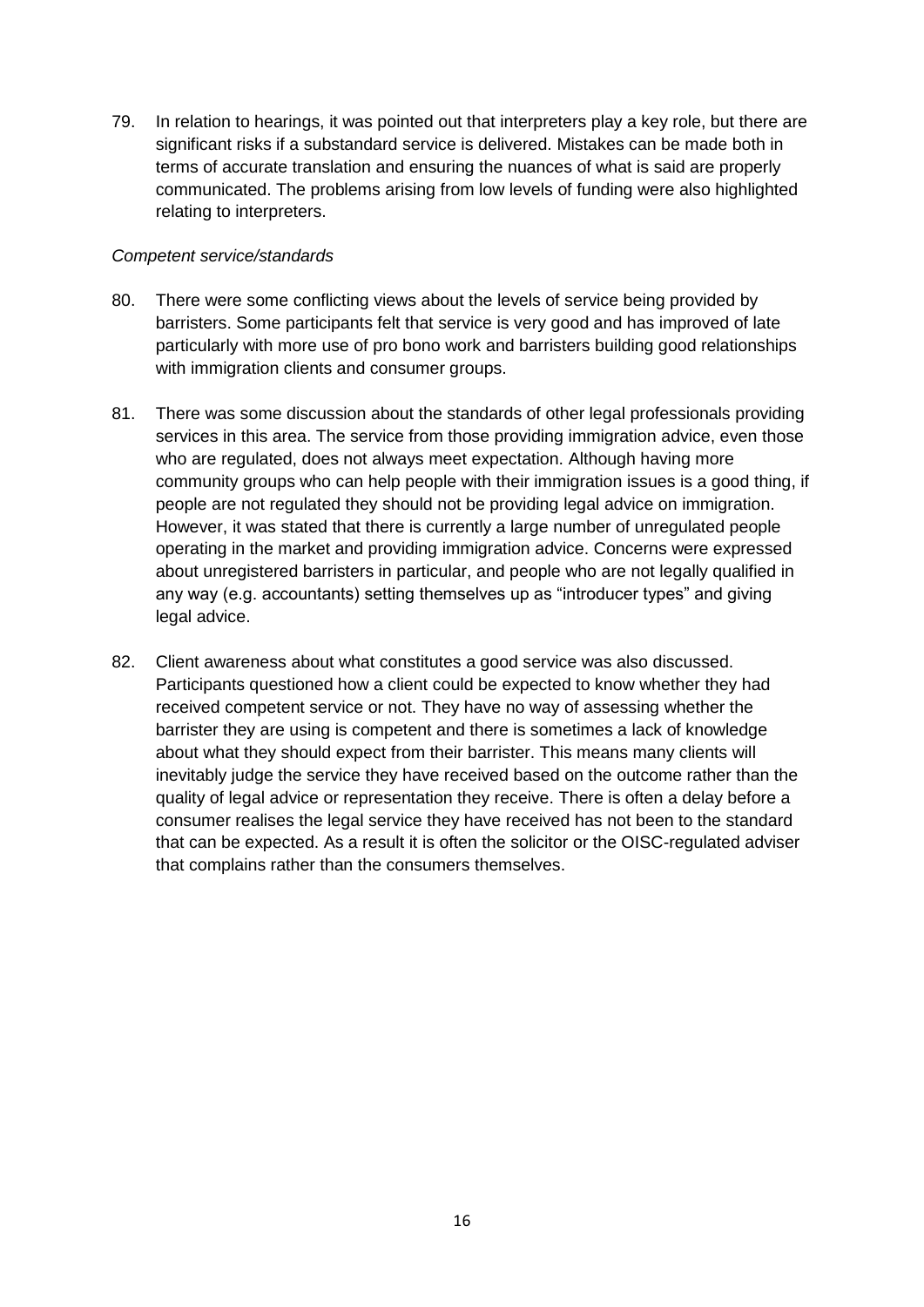### Reference Group

- 83. A Reference Group was set up in September 2015, made up of members who had participated in the BSB's Roundtable Event in July 2015. The members were from the following organisations:
	- Race Equality Foundation;
	- Immigration Law Practitioners' Association;
	- Bar Pro Bono Unit;
	- Office of the Immigration Services Commissioner (OISC);
	- Migrant Help;
	- Solicitors Regulation Authority; and
	- Joint Council for the Welfare of Immigrants.
- 84. The Reference Group met twice, in October 2015 and February 2016, to discuss issues the BSB had identified within the Immigration Thematic Review and to share their insights into the market for immigration legal services.
- 85. In their first meeting the Reference Group helped the BSB to refine its understanding of a client's journey through the immigration system. While they noted that the client journey could not always be simplified, they provided information on groups using immigration services that may not have previously been considered. They also advised that there was a wider range of issues that affect immigration clients, including housing, banking, welfare, and not just the right for people to be and remain in the UK.
- 86. The Reference Group was also asked to consider which issues facing immigration clients in accessing services, could be addressed by the BSB. The Reference Group stressed that it should be a priority for all regulators in this area to work together, and to communicate with other organisations working in the area as well. They also emphasised that any approach the BSB took to problems in this area should not be too restrictive, as this may lead to a reduction in access to legal services for consumers. The Reference Group supported work that could raise standards in the immigration legal services market, and noted that clients may not be able to tell what a good standard of service is, or even have much knowledge of what a barrister does. They also noted there is a lack of clarity about what barristers can do with others, that clients face numerous issues to do with money and funding, and that clients in this area are less likely to complain about services they receive.
- 87. The second session of the Reference Group was focused on options refinement. The group was presented with some of the early stage options the BSB had identified and asked for comment. While the Reference Group was supportive of more information being available to consumers, they felt the key issue was how the BSB would ensure such information made it to the people who needed it. The Reference Group was able to provide the BSB with help in determining possible dissemination routes for consumer information.

#### Desk Research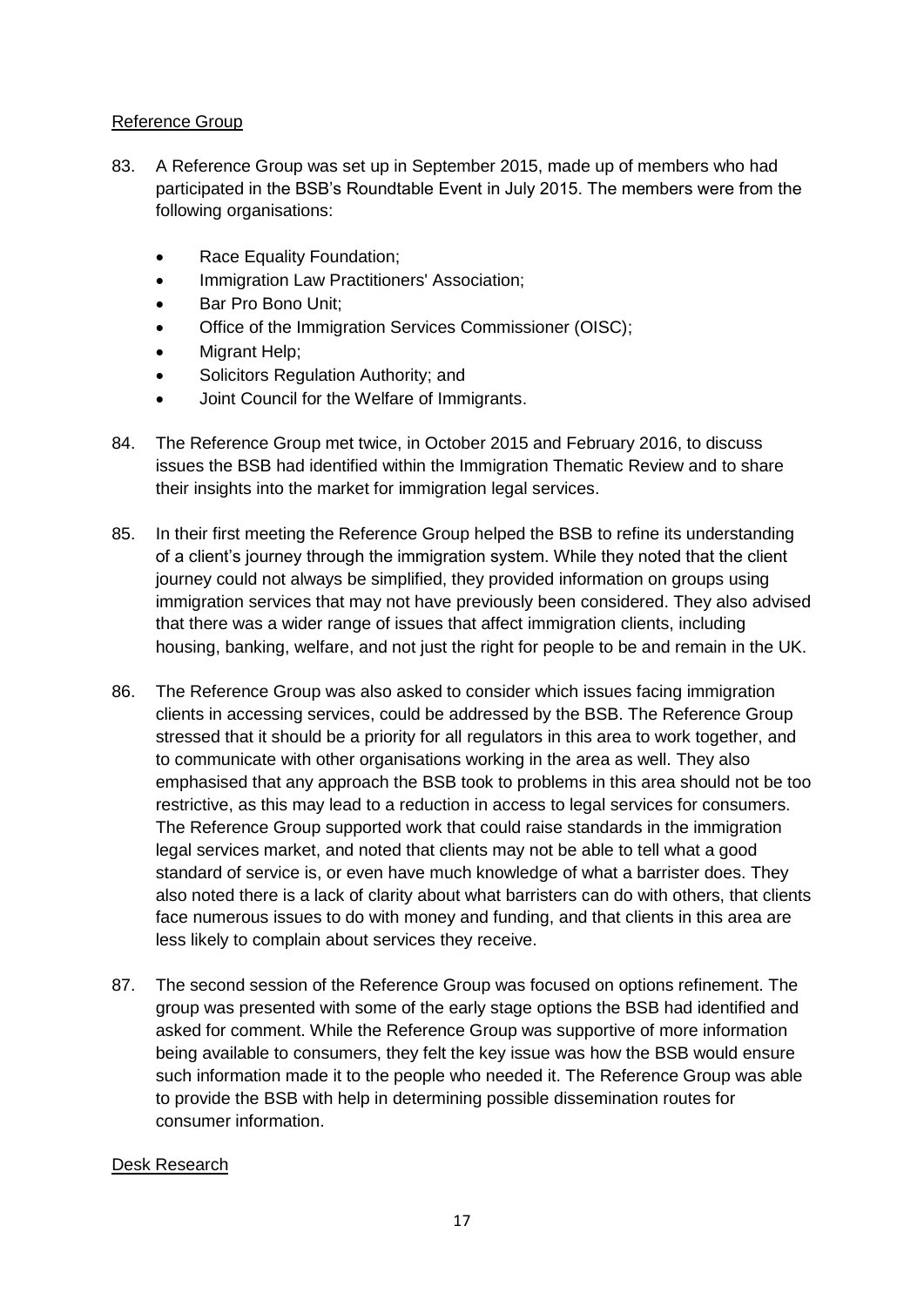88. During the "problem definition" stage of the policy development process we conducted desk research to check whether the risks we had identified from our own research were prevalent in other research into immigration legal services.

#### *Barriers to accessing immigration advice*

89. Our desk research found that clients were experiencing barriers to accessing immigration legal advice. The Ministry of Justice's 2015 report on the early impacts of the Legal Aid, Sentencing and Punishment of Offenders Act (2012) on onward immigration appeals<sup>3</sup> stated that stakeholders observed adaptations that clients had to make because of LASPO changes, such as opting for self-funding or selfrepresentation for all, or part, of their case. The report also found that there had been an increase in case processing times in relation to the First-tier Tribunal, which causes delays in the immigration system. In 2014, Bail for Immigration Detainees (a charity that provides legal advice and representation to asylum seekers and migrants held in immigration detention to secure their release) surveyed detainees on access to legal advice in detention<sup>4</sup>. Their report found a key barrier to accessing immigration legal advice in detention centres is delays to getting appointments for legal advice and that legal advice surgeries were often unable to keep up with demand for advice. Toynbee Hall (a charity based in Tower Hamlets that provides a number of services, including free legal advice) conducted research to examine the impact of legal aid cuts on people's lived experiences and found reports of clients taking months to find a specialist barrister<sup>5</sup>. They suggested that legal processes could take longer than necessary involving extra court administration costs.

#### *Client care*

1

*90.* We found that immigration clients require support and considerable client care in addition to the legal advice they need. Toynbee Hall's data suggests there is an impact on mental health among people seeking justice without legal aid<sup>6</sup>. This was highlighted in their interviewee's narratives and evidenced by the fact that 78% of survey respondents experienced high levels of anxiety. In their survey participants emphasised that a free legal advice services advisor was not just a lawyer but also a friend and counsellor. Over half (61%) of the respondents considered free legal advice services as their main support to confide their worries in. A report on access to early legal advice for asylum seekers found that trust and confidence between the legal advisor and the asylum seeker were seen an essential component of the process<sup>7</sup>. The report stated advice and support given by the legal advisor reduced the fear of the

<sup>&</sup>lt;sup>3</sup> "Monitoring the early impacts of the Legal Aid, Sentencing and Punishment of Offenders Act (2012) on onward immigration appeals" –

https://www.gov.uk/government/uploads/system/uploads/attachment\_data/file/449626/monitoring-early-impactsof-LASPO-act-2012-onward-immigration-appeals.pdf

<sup>4</sup> https://detentioninquiry.files.wordpress.com/2015/02/bail-for-immigration-detainees-access-to-legal-advicebid1.pdf

<sup>5</sup> "Sleepless nights: Accessing justice without legal aid" -

http://www.toynbeehall.org.uk/data/files/Reports/Sleepless\_Nights\_digital\_version.pdf 6 Ibid

<sup>7</sup> "Providing Protection - Access to early legal advice for asylum" - http://www.asylumaid.org.uk/wpcontent/uploads/2014/08/Providing-Protection.pdf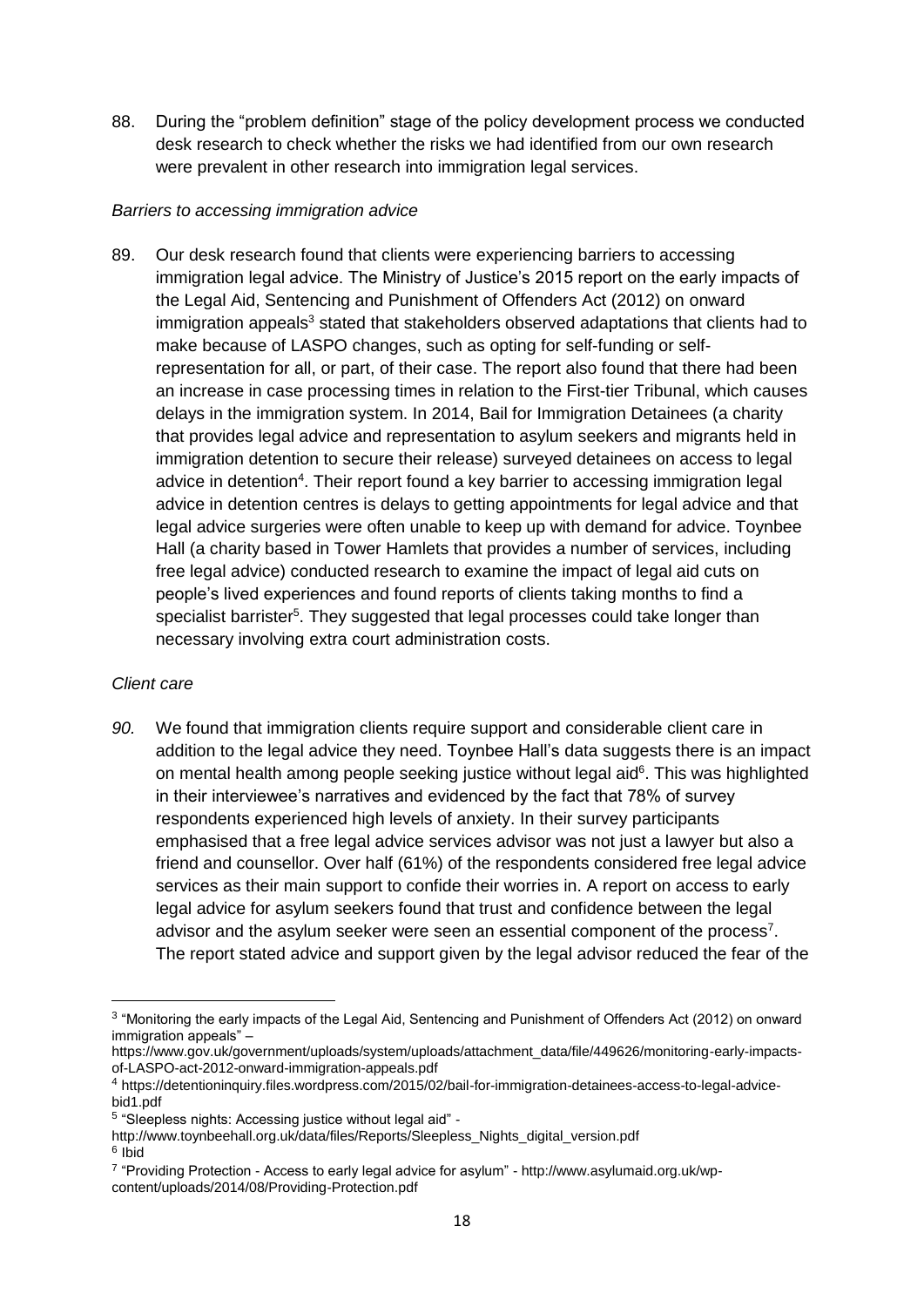unknown for the asylum seeker and ensured they were an active participant in the process.

### *Demand for immigration advice*

91. Our research confirmed that there are a limited number of voluntary organisations providing immigration advice, often due to closure of services, and many are unable to meet demand. Toynbee Hall produced another report about immigration services and the demand for such advice, entitled "Trusting the Dice"<sup>8</sup>, and found voluntary sector providers of immigration advice in the borough were increasingly few in number and under considerable pressure. This was translating into difficulties for clients who were trying to access increasingly oversubscribed services, often with inadequate or inaccurate information about the quality and scope of the services they provide. We found several sources of evidence about the increased demand for immigration advice. The Citizens Advice Bureau found that there was an 11% increase in immigration advice sought in October- December 2015 compared to the same quarter in the previous year. The biggest increases were from refugees (increase of 31%) and national/citizenship (increase of 14%)<sup>9</sup>. In 2015, the Legal Advice Centre at Queen Mary University closed its centre temporarily because of a surge in enquiries, which they felt had been caused by the cuts to legal aid<sup>10</sup>. In 2013, the Bar Standards Board held a roundtable with consumer stakeholders and found evidence that more successful barristers with established reputations often experience an inability to meet demand and cannot accept the volume of instructions that could readily come their way. This is especially the case in relation to tight deadline / short notice work e.g. with deportations, charter flights etc.

## *Geographical location*

92. The practice of dispersal in immigration was found in our research, whereby an asylum seeker is moved away from the location of the legal advisor before the first decision which can make it difficult, if not impossible, to provide the support that is needed at this crucial stage<sup>11</sup>. The BSB Roundtable in 2013 also stated clients in detention centres were likely to be moved around which meant links with their legal advisor and community could be severed leading to problems with continuity and quality of service received.

#### *Inaccurate information provision*

93. We found several pieces of evidence to suggest that inaccurate information provision is a barrier to a client accessing immigration advice. The BSB Roundtable in 2013

<sup>1</sup> <sup>8</sup> "Trusting the Dice" -

http://www.toynbeehall.org.uk/data/files/Immigration\_Advice\_in\_Tower\_Hamlets\_KEY\_FINDINGS\_2.pdf <sup>9</sup> "Advice Trends" -

https://www.citizensadvice.org.uk/Global/Public/Advice%20trends/Advice%20trends%202014- 15/Advice%20trends%20Q3%202015-16.pdf

<sup>10</sup> http://www.lawgazette.co.uk/law/advice-centre- struggles-with-demand-surge/5051482.article

<sup>11</sup> "Providing Protection - Access to early legal advice for asylum seekers" - http://www.asylumaid.org.uk/wpcontent/uploads/2014/08/Providing-Protection.pdf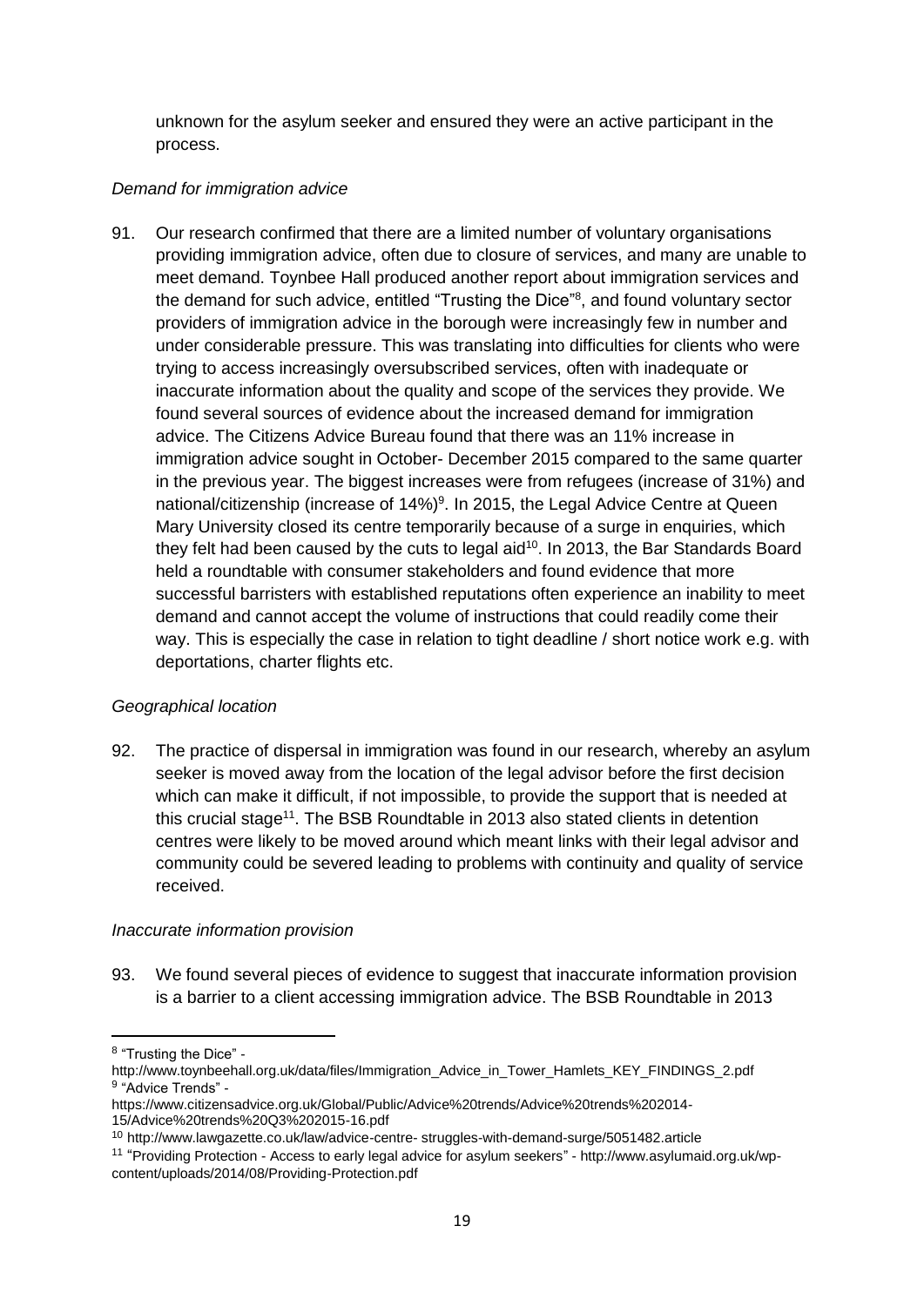stated there were concerns that clients were not being provided the right information at the right time. Word of mouth recommendations and Internet search engines were common tools used to find immigration advice, but clients had limited understanding to inform their choice. Research commissioned by the Bar Standards Board and conducted by IFF Research on the experiences of immigration clients found a lot of misinformation circulated within communities and that this put those needing immigration support at risk of exploitation and being exposed to poor quality advice and services<sup>12</sup>. The "Trusting the Dice" report by Toynbee Hall found clients frequently have very little accurate information on which to base choice, often paying over the odds for advice which is sometimes either futile or inaccurate. The "Trusting the Dice" report by Toynbee Hall found that cost is a significant barrier to accessing the advice and there was vague and/or inaccurate information about fees.

94. Our desk research found a large amount of information available online for people who are seeking immigration legal advice. There were some organisations that signposted legal providers and the legal profession as suppliers of immigration advice, however it was apparent that information about barristers was either missing or minimal. As well as clients receiving information from communities and through internet searches, there are online discussion forums where information and advice is being circulated.

#### *Limited Knowledge*

95. The Solicitors Regulatory Authority's report on the "Quality of Legal Services for Asylum Seekers" found asylum clients struggle to understand the difference between provider types and regulatory protections<sup>13</sup>. Our 2013 research stated consumer organisations felt that there was a general lack of understanding among clients about their legal circumstances, the stages of an immigration case and particularly at what stage representation may be required. The immigration clients interviewed were not entirely sure of the differences between a barrister and a solicitor even after having been through the process of seeking immigration advice/services.

## *Quality of immigration advice*

96. Our desk research confirmed that clients often associate the quality of immigration advice with cost, which is highlighted in the "Trusting the Dice" report by Toynbee Hall. The BSB's Immigration Roundtable in 2013 highlighted that immigration, asylum and nationality work are very complicated and challenging areas of the law. It was not uncommon for less experienced advisors to get out of their depth. The IFF research commissioned by the BSB in 2013 reported positive views about the advice clients received from their barrister. However, several clients felt the amount of advice they had received was minimal and that they would have appreciated more detail or explanation. Consumer organisations also stated in the IFF research that clients had a tendency to judge the quality of advice received purely on the basis of the outcome

**<sup>.</sup>** 12 "Immigration Client Experience Research" – IFF:

https://www.barstandardsboard.org.uk/media/1525842/iff\_report\_immigration\_client\_experience\_research\_final. [pdf](https://www.barstandardsboard.org.uk/media/1525842/iff_report__immigration_client_experience_research_final.pdf)

<sup>13 &</sup>quot;Quality of legal services for asylum seekers" - [https://www.sra.org.uk/sra/how-we-work/reports/asylum](https://www.sra.org.uk/sra/how-we-work/reports/asylum-report.page#findings)[report.page#findings](https://www.sra.org.uk/sra/how-we-work/reports/asylum-report.page#findings)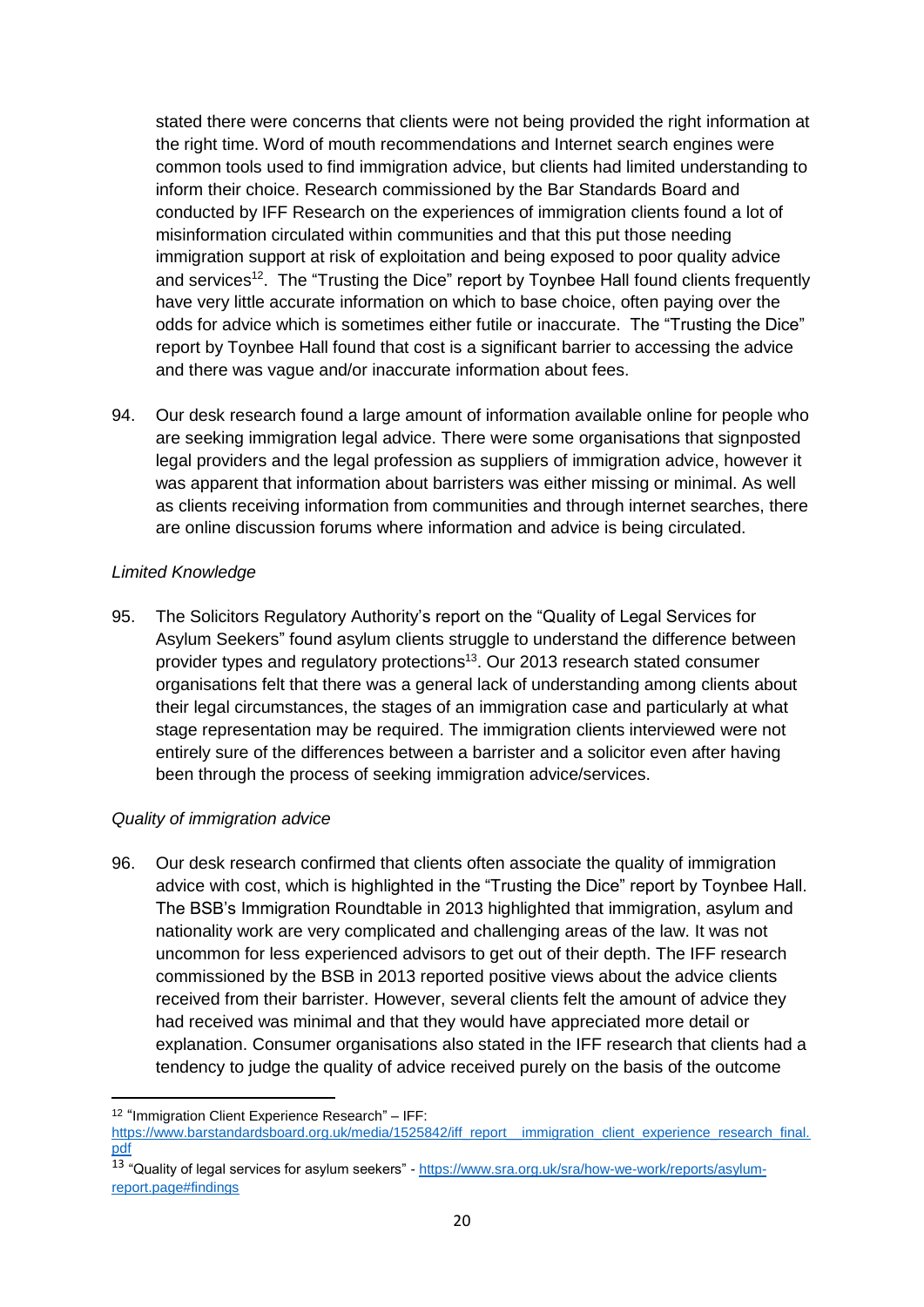achieved in their case. A report on "Models of immigration advice, advocacy and representation for destitute migrants, focusing on refused asylum seekers" explains that although there is regulation of asylum advice, unscrupulous advisers continue to operate. Reductions in legal aid have made it more difficult to deliver good quality advice. The report states that the damage done by poor advice early on is, in some cases, irreparable<sup>14</sup>.

#### *Standards of service*

97. The IFF Research commissioned by the BSB in 2013 stated some individuals felt they had a lack of contact with their barrister and the barrister had not made much effort to find out about the details of their case. There were no protocols for providing updates to the client and many clients felt that having regular updates was an important part of the service and they had to chase the barrister for updates. A lack of support from the barrister was also reported in the research, with some barristers only talking to the client when they requested money. Asylum Aid's report entitled "Rethinking Asylum Legal Representation" outlines their concern of about the dearth of competent and trustworthy legal representation across the country<sup>15</sup>.

## <span id="page-22-0"></span>Risk and Themes

1

- 98. Once the evidence gathering stage had been completed we progressed onto analysing the evidence collected. We identified key themes and risks and this was the final part of the "problem definition" stage of the Policy Development Framework.
- 99. We identified common issues across each report and assessed the frequency and severity of the issues facing immigration clients seeking legal advice and barristers supplying immigration legal advice and services. The issues that were identified were then grouped into themes using the immigration client journey. The three themes are:
	- Access to justice;
	- Poorly informed consumers; and
	- Quality of advice and standards of service.
- 100. The BSB Risk Index is a catalogue of risks that can be a barrier to delivering our regulatory objectives. The themes and evidence were assessed against the BSB's Risk Framework and Index, to ensure we understood how the issues we had identified could impact on the market for barristers' services.

<sup>&</sup>lt;sup>14</sup> "Models of immigration advice, advocacy and representation for destitute migrants, focusing on refused asylum seekers" - <http://www.naccom.org.uk/wp-content/uploads/2015/09/models-of-immigration-advice1.pdf>

<sup>15</sup> "Rethinking Asylum Legal Representation" - [http://www.asylumaid.org.uk/wp](http://www.asylumaid.org.uk/wp-content/uploads/2013/02/AsylumAid_report_V3.pdf)[content/uploads/2013/02/AsylumAid\\_report\\_V3.pdf](http://www.asylumaid.org.uk/wp-content/uploads/2013/02/AsylumAid_report_V3.pdf)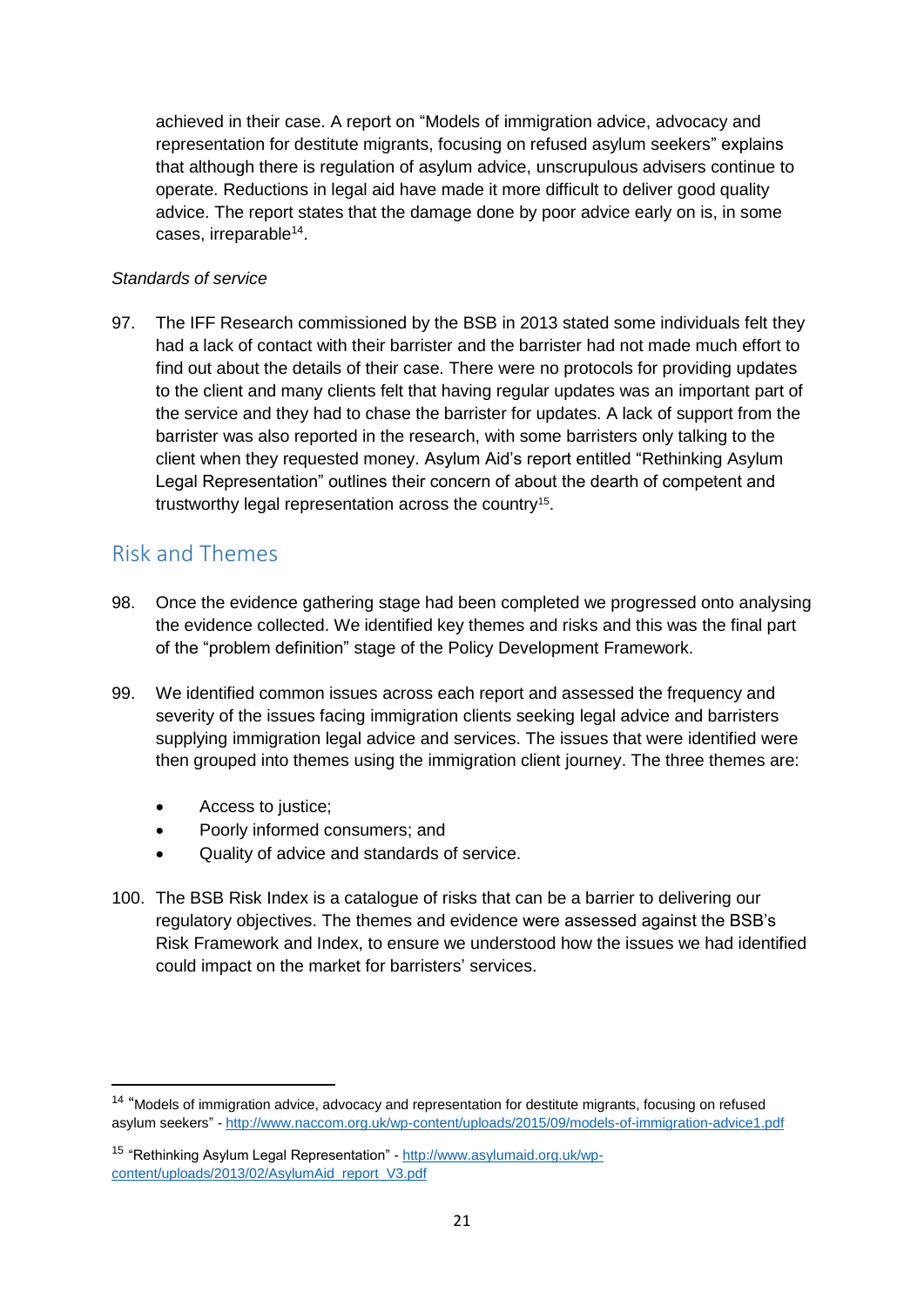- 101. The key risks that were identified across the three themes are:
	- Failure to meet consumer demand;
	- Poor public perception of legal services;
	- Excessive barriers to supply of legal services;
	- Lack of cultural competence and people skills;
	- Lack of public awareness of legal rights and duties;
	- Lack of accessible, quality market information to inform consumer choice;
	- Affordability or value concerns;
	- Failure to give clear information about fees;
	- Inadequate training and preparation for practice;
	- Supply chain risks; and
	- Failure to provide a proper standard of service.
- 102. The three themes were issues the BSB identified in the light of the evidence gathered. The following is a summary of the themes and the risks associated. The risks identified as part of this review cover the whole of an immigration client's journey through the legal process, not just their interaction with a barrister. It is important to note that the themes cannot be viewed in isolation and should be considered altogether in the context of the wider immigration legal services market.

#### Access to Justice

- 103. This theme is about the barriers the public face to accessing legal help that they need. These barriers include the following:
	- The increased demand for immigration advice, which is outstripping supply of advice by barristers.
	- The large amount of non-legal support and help a client often requires, with many support services closing and voluntary organisations that previously supplied access to advice or referral to a barrister or solicitor no longer existing.
	- Delays to immigration legal advice and services mean that the system has been blocked, often by process delays and clients who are prompted at the "last minute" to access legal advice for example by enforcement action. Appeal routes have been reduced and there is no automatic right to appeal. As a result judicial review is being increasingly used and this is a more complex system, which contributes to further delays.
	- Immigration legal advice can be labour intensive work for public access barristers, particularly sole practitioners, as they often do not have capacity to deal with the administration required. Public access barristers have often been unwilling to advertise their services because they have enough work.
	- There has been a poor spread of immigration advice and barristers across the country as well as more cases being reallocated to tribunals in other locations outside London. There has also been a growing market overseas from people seeking legal help once they have left the UK.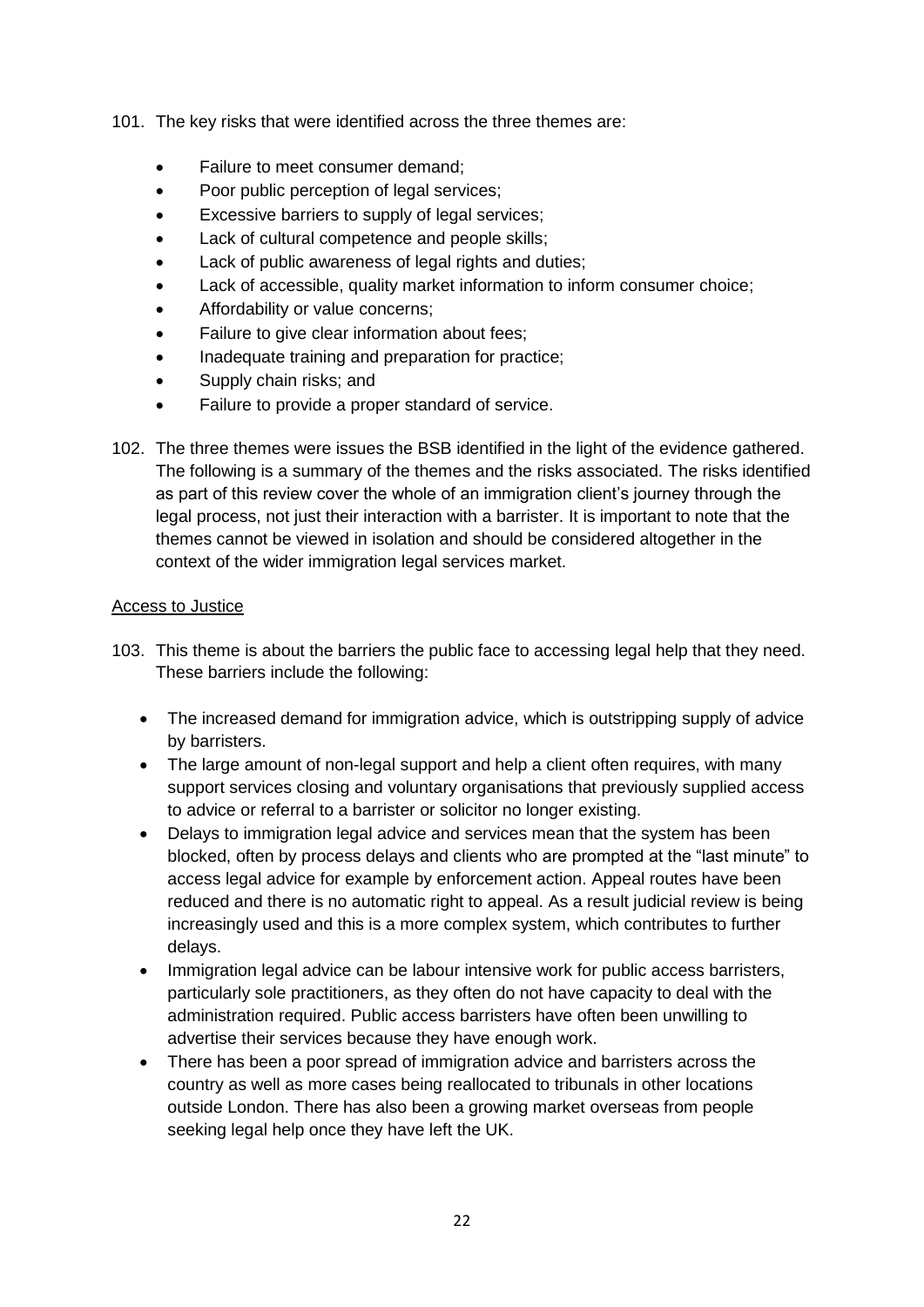- There has been a reduction in legal aid funding for immigration clients, meaning clients have to pay for legal services. There has been a lack of clarity around costs and evidence of overcharging. Clients have had to adapt to a lack of legal aid by selffunding or self-representation for all, or part, of their case.
- The majority of non-professional clients seeking immigration advice will be vulnerable in some way; this may be due to languages, financial or cultural barriers. Clients may have been exploited before reaching a barrister, sometimes due to poor levels of client care. There was confusion about who is responsible for assessing and managing vulnerable clients and whether a consistent approach was being used.

#### Risks associated with the access to justice theme

- 104. Key risks have been identified in the BSB Risk Index in relation to this theme. The access to justice theme particularly relates to our regulatory objectives of protecting and promoting the public interest, the interests of consumers and improving access to justice.
- 105. The key regulatory risks identified in this theme were:
	- Affordability or value concerns and failure to give clear information about fees

This theme identified the reduction in legal aid for immigration cases and the risk that legal services were unaffordable, were perceived to be unaffordable or perceived not to represent sufficient value for money. As well as the risk that clients may not be given the correct or clear information about fees.

Failure to meet consumer demand

This theme has identified clients were often unable to access the services they require, many first points of contact were unavailable due to closures and legal aid no longer funds access to support services. This highlights that the legal services market might not understand or adequately provide for consumer needs. Clients who are unable to access legal advice might be forced to represent themselves or access the unregulated market and be susceptible to poor advice and services.

• Poor public perception of legal services

This theme raised concerns about the inconsistent approaches taken to client care across the legal providers, which could affect public confidence. If access to profession becomes increasingly limited this could also significantly impact the profile of the profession.

#### Poorly Informed Consumers

106. This theme is about immigration clients and potential clients who lack proper understanding of how to identify the type of advice or provider they need, choose which provider to use, follow progress of their legal issue once they have chosen a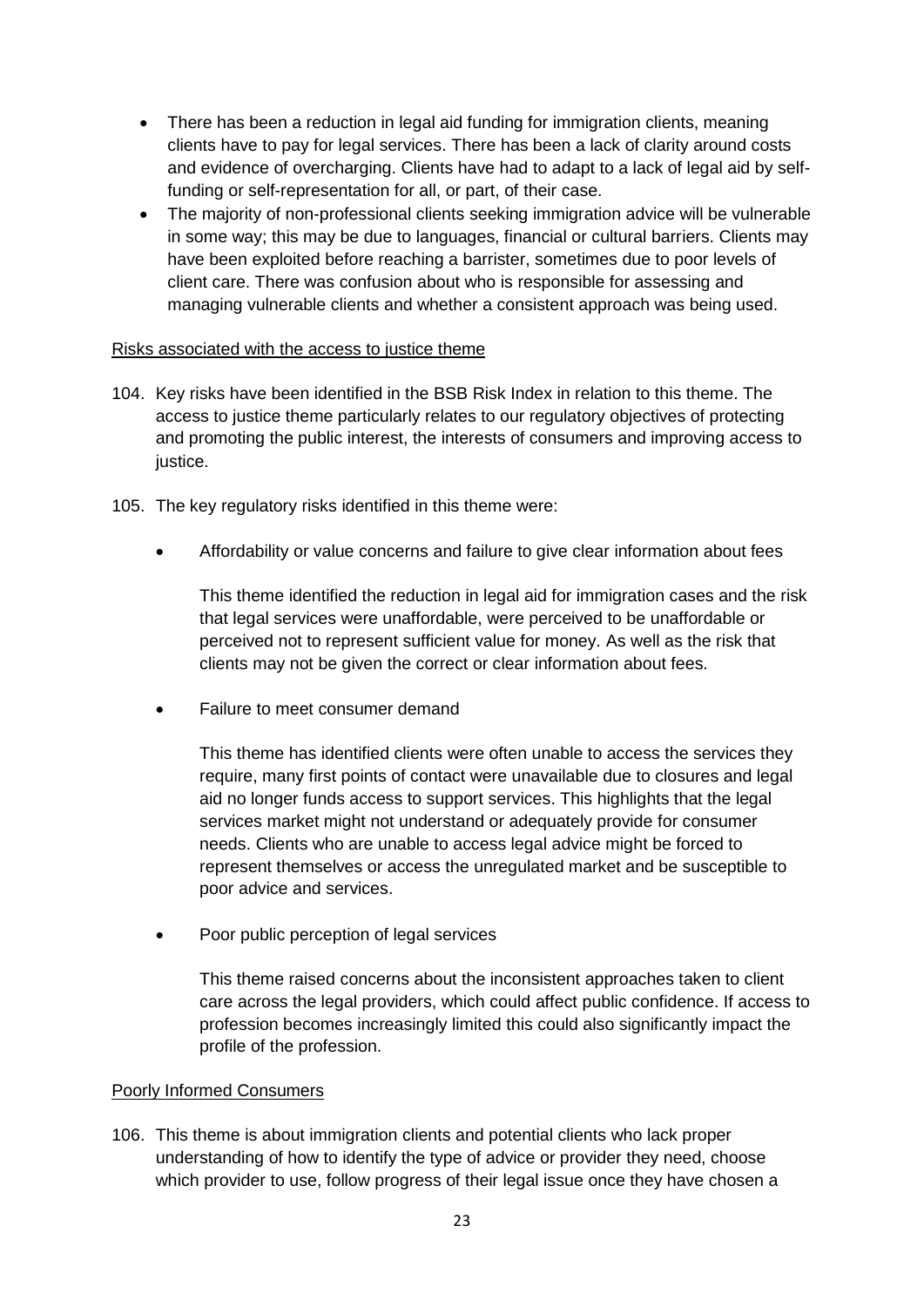provider, or seek redress when things go wrong.

- 107. The causes of this theme were identified as:
	- Limited understanding and knowledge of the law and the legal services market is widespread among the general public, and this can be a particular problem for immigration clients; immigration clients often have multiple vulnerabilities that are exacerbated by limited understanding, leading to substantial disadvantage in the market.
	- Immigration clients can often access or be provided with inaccurate information either due to multiplicity of information sources, unintentionally due to the complex and changeable nature of immigration law, or deliberately on the part of unscrupulous providers.
	- Limited understanding contributes to high levels of support being required when engaging with the legal system (which providers are often poorly equipped to provide), this harms access to an appropriate service, and can contribute to additional burdens on legal services in terms of time and cost.

#### Risks associated with the poorly informed consumers theme

- 108. This theme significantly impacts on the regulatory objectives of improving access to justice, protecting and promoting the interests of consumers and increasing public understanding of citizens' legal rights and duties.
- 109. Key risks have been identified in the BSB Risk Index in relation to this theme. These were:
	- Lack of public awareness of legal rights and duties

This theme raised the risk that consumers have limited understanding of the legal system and therefore could be more susceptible to poor advice and services. Focusing on this risk could address the disadvantages faced by immigration clients in accessing legal services, result in better decision making both from clients and courts, reduce the time taken to obtain fair outcomes, and reduce appeals and time pressures on courts and providers.

Lack of accessible, quality market information to inform consumer choice

This theme highlighted that consumers do not have timely access to reliable information by which to identify their legal needs and choose an appropriate provider to meet those needs. If a consumer does not have access to information they need they may be exploited by unscrupulous providers, they may face delays in their case and potentially have to appeal a decision.

## Quality of Advice and Standards of Service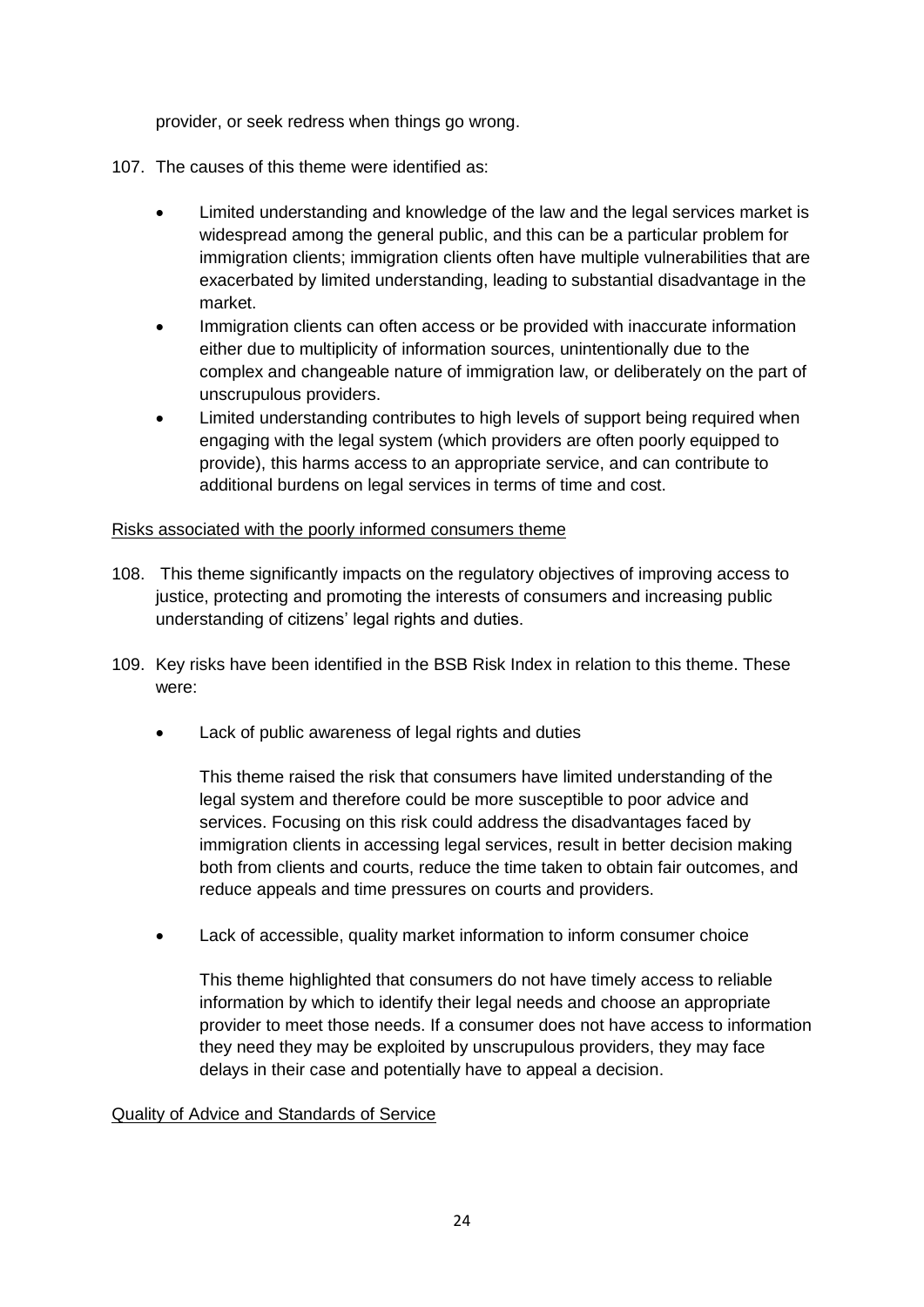- 110. This theme is about the standards of immigration advice and services being provided by practitioners. Possible causes of poor standards of service and quality of advice have been identified as:
	- The pace of change in immigration law over recent years and changes to Home Office rules on a regular basis, presented considerable challenges to barristers in keeping up to date with the law, which might impact on the quality of advice and service being provided.
	- Barristers were increasingly under pressure to do more work for less money, or even for free. This puts at risk the quality of services delivered by barristers, as well as the viability of their immigration practices. Cuts to legal aid available for immigration cases have meant that those who provide immigration advice are often over-worked and under-resourced.
	- The service provided by barristers is, in many cases, the last link in the supply chain. Poor standards and advice is often given at the outset of a case by an intermediary, which may have an effect on the ability to provide a competent service. As a result the client may not receive appropriate client care in the supply chain before reaching the barrister and it may be too late for the barrister to rectify.
	- Clients often judge the quality of legal advice they received by the cost and perceive a negative result in their case as receiving poor quality advice.
	- Regulators are not always aware when incompetent or poor service has been provided; there are low numbers of complaints in this area and this means that issues are not being detected or resolved.

## Risks associated with quality of advice and standards of service theme

- 111. This theme significantly impacts on the regulatory objectives of protecting and promoting the public interest, the interests of consumers, improving access to justice and promoting and maintaining adherence to the professional principles.
- 112. Key risks have been identified in the BSB Risk Index in relation to this theme. These are:
	- Inadequate training and preparation for practice

Varying standards of advice and services could have serious consequences for the client. It might be caused by insufficient training to prepare barristers to be competent and delivering the services required of them. If this issue is left unaddressed then poor practices may continue to exist.

Lack of cultural competence and people skills

The evidence we collected highlighted that barristers or other individuals engaged in the provision of services might demonstrate lack of social and cultural insight, interpersonal communication skills or empathy.

Failure to provide a proper standard of service;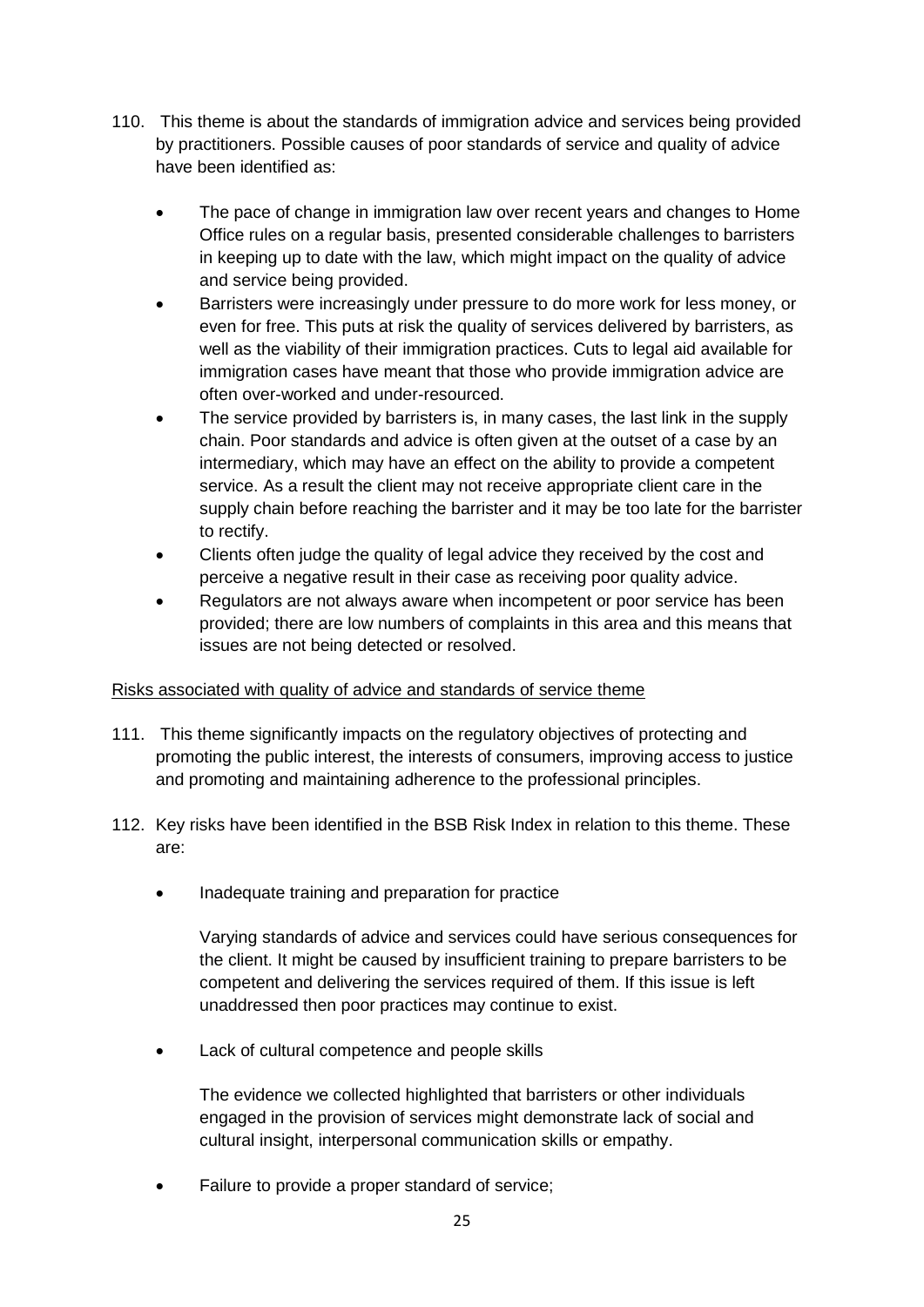The evidence collected highlighted some of the possible causes of a barrister's failure to provide a proper standard of client care and quality of work to clients.

• Supply chain risks

**.** 

In our research with barristers and consumer organisations concerns were stated about the performance and conduct of other professional providers instructing barristers.

## <span id="page-27-0"></span>Barristers and the Immigration Legal Services Market

113. Barristers represent a small proportion of the supply of immigration services. Around 5- 6% of the Bar (approx. 700 practitioners) listed immigration as a practice area during the Authorisation to Practise process, but this is not necessarily their main practice area16. There are currently 5,388 barristers registered to undertake public access work and 582 of those barristers listed immigration as one of their practice areas (11% of public access barristers).

| Total number of practising barristers           | 15.915     |
|-------------------------------------------------|------------|
| Barristers practising immigration               | Approx 700 |
| Public access barristers                        | 5,388      |
| Public access barristers practising immigration | 582        |

- 114. Research commissioned by the BSB and LSB into the current provision of legal services through public access barristers found that one in ten respondents practised in immigration. Of those one in ten, 78.9% of immigration public access practitioners had accepted instructions over the past 12 months, which was a high acceptance percentage compared to other areas of the law<sup>17</sup>.
- 115. Our research found that immigration advice and services is often needed with other legal services. Other legal issues may be tied up with immigration or be required on top of immigration advice, most notably family law and housing law.
- 116. Although a relatively small proportion of barristers supply immigration advice and services, the evidence we found covers a range of issues that are not limited to immigration. The majority of the recommendations at paragraph 126 will help to address similar problems in other areas of the law.
- 117. This review has captured evidence and identified risks throughout the immigration legal process which have the potential to impact the services provided by a barrister, who is often the last link in the supply chain. The themes we have identified can also

 $16$  Practice area data is self-submitted by Barristers as part of their application to renew their practising certificate and is not quality assured by the BSB. Barristers can list as many practice areas as they wish, and it is common for barristers to list a number of different practice areas – as a result the total listing any given practice area may not represent only barristers who specialise or spend the majority of their time on a particular area of work, but also barristers who do a certain amount of this work alongside other areas which take up more of their time.

<sup>&</sup>lt;sup>17</sup> "Research into the Public Access Scheme" [https://www.barstandardsboard.org.uk/media/1754315/public](https://www.barstandardsboard.org.uk/media/1754315/public-access-final-report.pdf)[access-final-report.pdf](https://www.barstandardsboard.org.uk/media/1754315/public-access-final-report.pdf)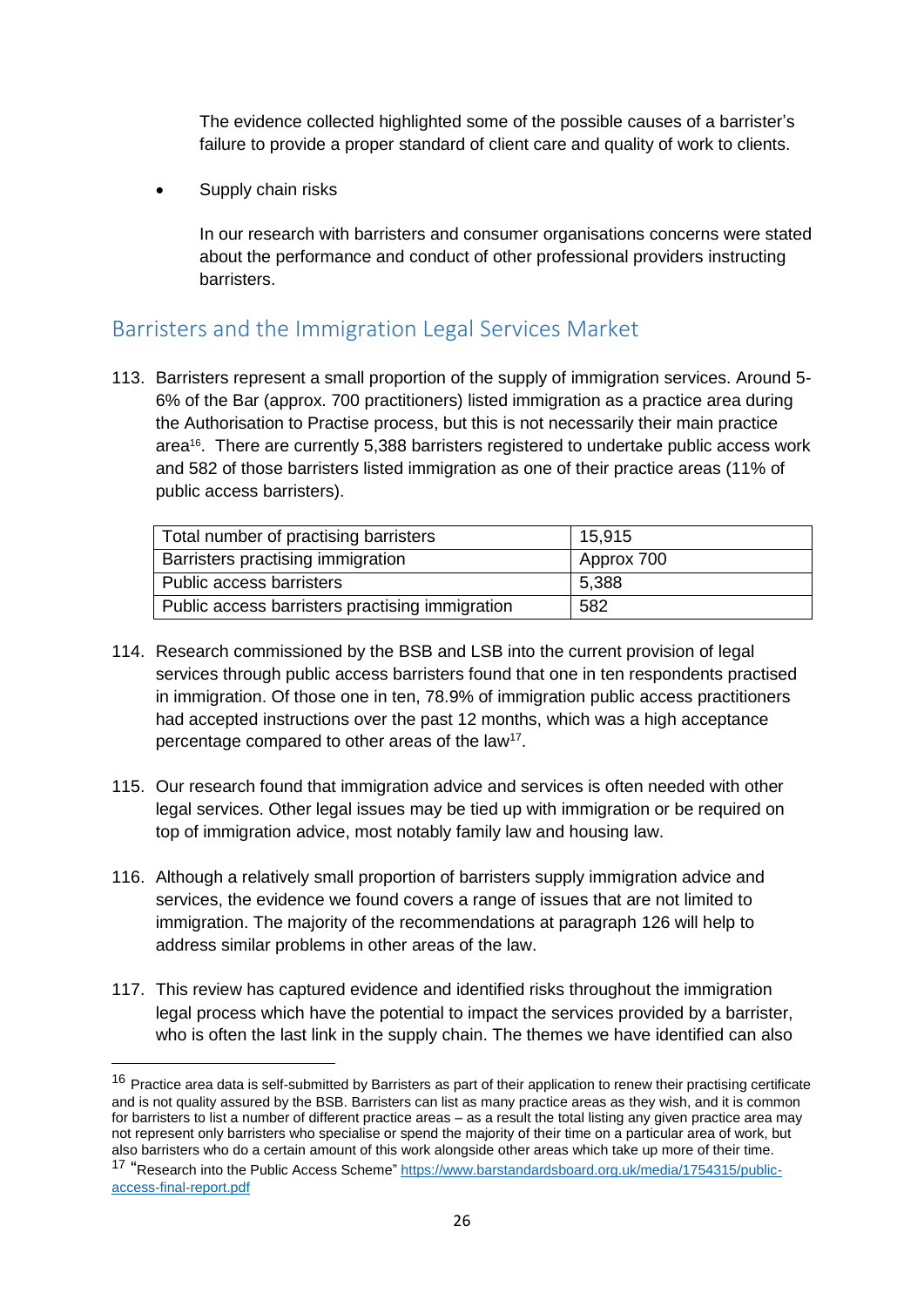impact the quality of interaction a client has with a barrister.

118. A barrister's engagement in an immigration case is often at a crucial point in the legal process (eg where potentially final decisions are being made on a client's case). Although barristers working in this area are a relatively small proportion of the overall market, poor practices by barristers could significantly impact a client, particularly vulnerable clients.

## <span id="page-28-0"></span>Option development

- 119. Once the risks and three themes had been identified we progressed to the "option development" stage. This is the second stage of the Policy Development Framework.
- 120. In order to think about this stage of the project more creatively and collaboratively we held an internal workshop, to which all BSB staff were invited. 40 people voluntarily attended the session. At the workshop, roleplay was used to illustrate the relationship between an immigration lay client and barrister, and the various challenges such a client might face. It was made clear to staff that the roleplay was not intended to cover all the lived experiences of immigration clients, but it was intended to provide a snapshot of the issues and risks that we had encountered through our research. BSB staff were invited to discuss the problems that had been identified and encouraged to be creative in suggesting potential policy solutions.
- 121. Following the all staff workshop, we collated all the options that were suggested for each of the themes. There were between 20-40 potential options for each theme, they were refined by considering the following:
	- Whether there was enough evidence to take the option forward;
	- The level of required requiatory intervention and proportionality / feasibility of the option;
	- The possible benefits and adverse consequences; and
	- Whether it addressed the problems we had defined for each theme.
- 122. The list of options were narrowed down to a list of thirteen options, these were then explored and the following was considered:
	- The practicalities of the option and what the BSB would need to do;
	- The resources required for the option;
	- Whether the option required input from external organisations;
	- The projected timescales for implementing the option; and
	- The advantages and disadvantages of the option.
- 123. The options were then presented to the Reference Group for consideration along with specific questions for each of the options. The options were then refined to seven options based on the feedback from the Reference Group. These options were then checked with the Project Board.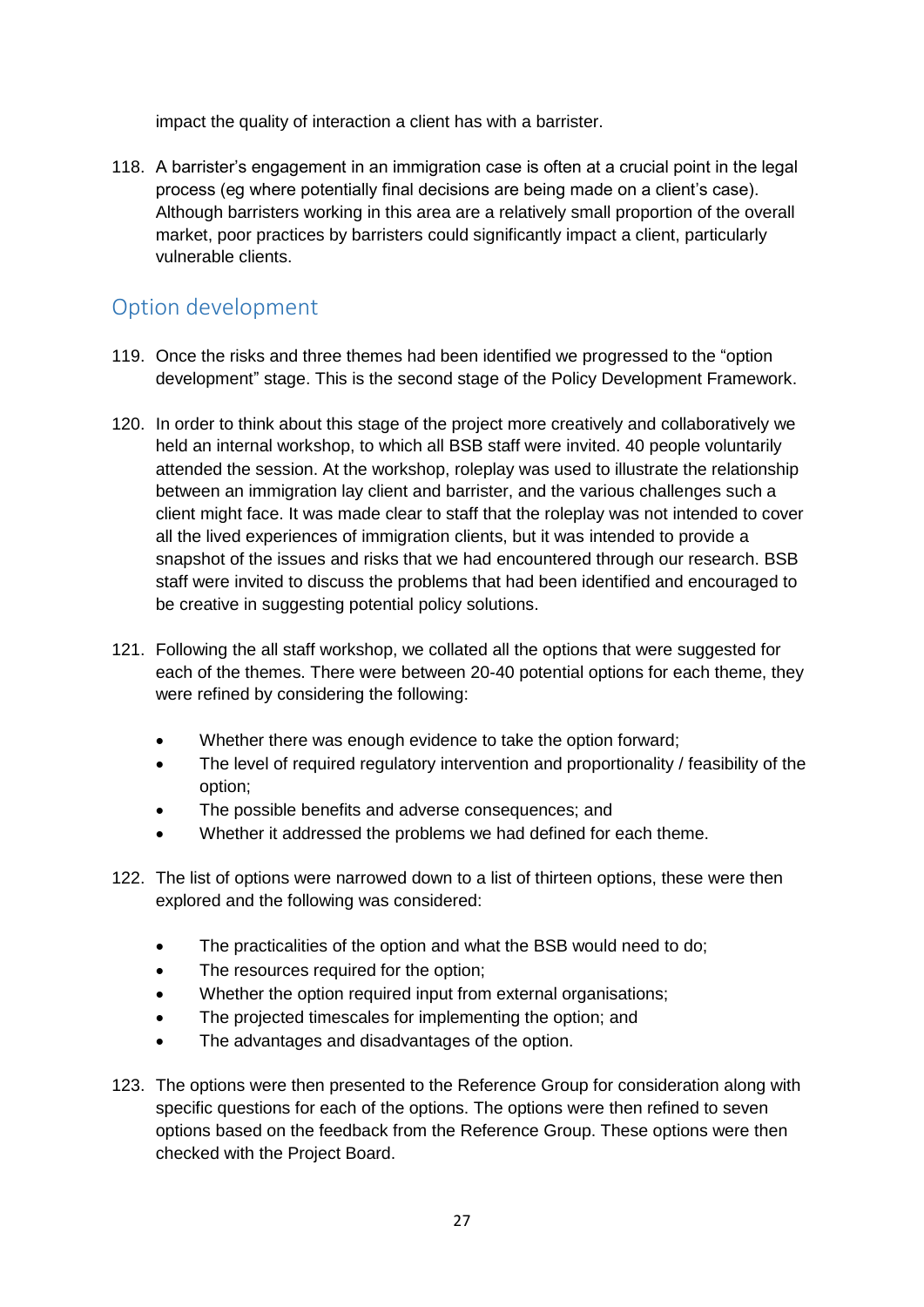- 124. One of the final stages in the option development process was a workshop with the BSB Board in April 2016, which provided an opportunity for members to feed in their views on each of the options. At the workshop the Board was invited to consider the BSB's role in undertaking the options.
- 125. Our approach to option development has ensured that we articulated the risks accurately in relation to immigration advice and services. We have tested each of the potential options to ensure they are addressing the risks and problems we had found through the evidence we collected. We consulted a large number of staff and key stakeholders to shape and refine options.

# <span id="page-29-0"></span>Recommendations

- 126. In this section we draw on the evidence produced by this review and the risks identified to present recommendations for improving the experience for consumers accessing and barristers supplying immigration legal advice and services.
- 127. It was clear from the feedback on the options from each of the stakeholders and the evidence we collected that any recommendations should not pose a disproportionate regulatory burden on immigration practitioners, because this could impact supply in the market.
- 128. The risks identified as part of this review cover the whole of an immigration client's journey through the legal process, not just their interaction with a barrister. Therefore it will be important for the BSB to work other regulators and organisations where appropriate.
- 129. The recommendations are focused on how the BSB will address the risks we have identified as part of this review and what the outcome of the recommendation would be. We have focused on projects in the BSB that are currently on-going and we can expand on, in order to start embedding the learning from this project as soon as possible. We have outlined if recommendations would require a new programme of work.

## Risk 1 and 2: Affordability or value concerns and failure to give clear information about fees

130. There is a requirement in the BSB Handbook that all barristers when accepting instructions must confirm in writing the terms and/or basis on which they will be acting, including the basis of charging<sup>18</sup>. The Office of the Immigration Services Commissioner requires an organisation that charges for its immigration advice or services to charge a reasonable fee that directly relates to the work done. The organisation must not charge a fee for work that is unnecessary or unauthorised by the client<sup>19</sup>. The Solicitors Regulation Authority requires that clients receive the best

1

<sup>18</sup> BSB Handbook, Rule C22 -

[https://www.barstandardsboard.org.uk/media/1731225/bsb\\_handbook\\_sept\\_2015.pdf](https://www.barstandardsboard.org.uk/media/1731225/bsb_handbook_sept_2015.pdf)

<sup>&</sup>lt;sup>19</sup> OISC Code of Standards - [https://www.gov.uk/government/publications/oisc-code-of-standards](https://www.gov.uk/government/publications/oisc-code-of-standards-commissioners-rules-2012)[commissioners-rules-2012](https://www.gov.uk/government/publications/oisc-code-of-standards-commissioners-rules-2012)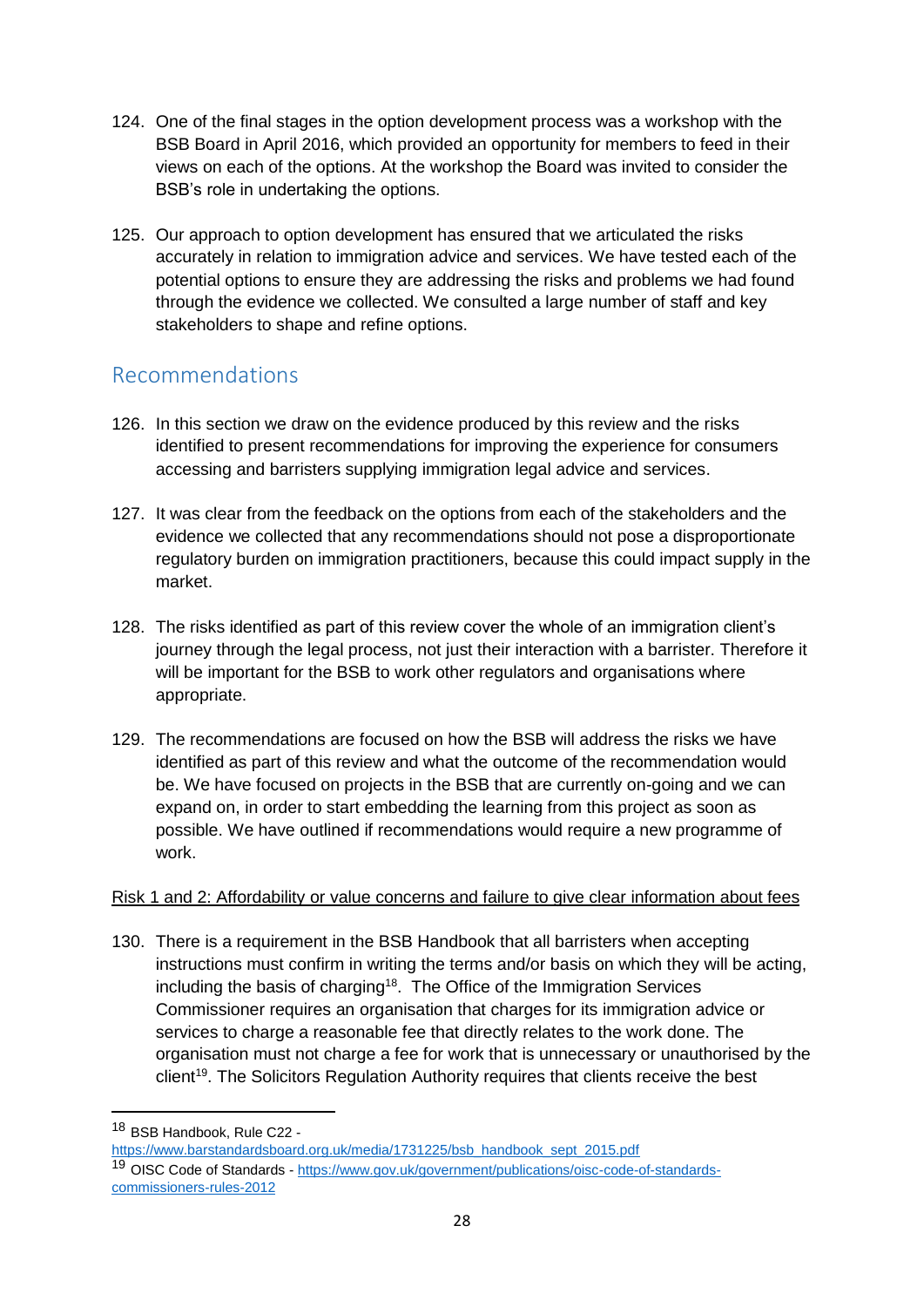possible information, both at the time of engagement and when appropriate as their matter progresses, about the likely overall cost of their matter. This information must be provided in a clear and accessible form that is appropriate to the needs and circumstances of the client<sup>20</sup>.

- 131. Although there are regulations currently in place about fees, serious concerns have been expressed by barristers about providers of immigration legal services attracting clients with an initially low fee offer and then raising the fee and there is evidence of "marking up" fees<sup>21</sup>. This means that genuine providers are subject to fee pressures to remain competitive. This creates difficulty for barristers to stay in the immigration market as well as confusion for clients who may perceive immigration legal services by certain providers as wholly unaffordable.
- 132. The BSB has committed to conducting a review of client care letters with other legal services regulators through the Regulators Forum to ensure they are fit for purpose.
- 133. Therefore it is recommended that the findings from this review are included in the review of client care letters to ensure clarity of fees is included. This would be to ensure that the following risks are minimised:
	- The "marking up" of barrister fees- where an intermediary charges the client more money than the barrister requested.
	- Confusion about subsequent or additional costs if a provider originally charges the client less money to appear attractive and increases the fees.
	- Unexpected costs to the client for example the client is still charged if their hearing date changes.
	- Confusion about what a barrister can and cannot provide depending on what the client can afford – due to the reduction in legal aid, many clients cannot afford to meet their barrister as often.
	- Confusion about the outcome of case a client who pays for immigration legal services may assume that their case will be successful, which is not necessarily the case.
	- Confusion about unbundling of services and what constitutes a fair fee.
- 134. The BSB currently has consumer guidance on its website and one of the sections covers how a consumer can pay a barrister. It is recommended that this guidance is expanded to cover questions clients could consider asking their barrister about fees. In order to do this we will need to continue our engagement with consumer organisations to develop the key questions that consumers want to know about fees. The BSB's consumer guidance is available online but dissemination to consumer organisations still needs to be planned. Therefore this will be an excellent opportunity to work with consumer organisations to use the guidance with their clients and help to develop this further.

**.** 

<sup>20</sup> SRA Code of Conduct - <https://www.sra.org.uk/solicitors/handbook/code/content.page>

<sup>21</sup> Supervision Fieldwork Report 2015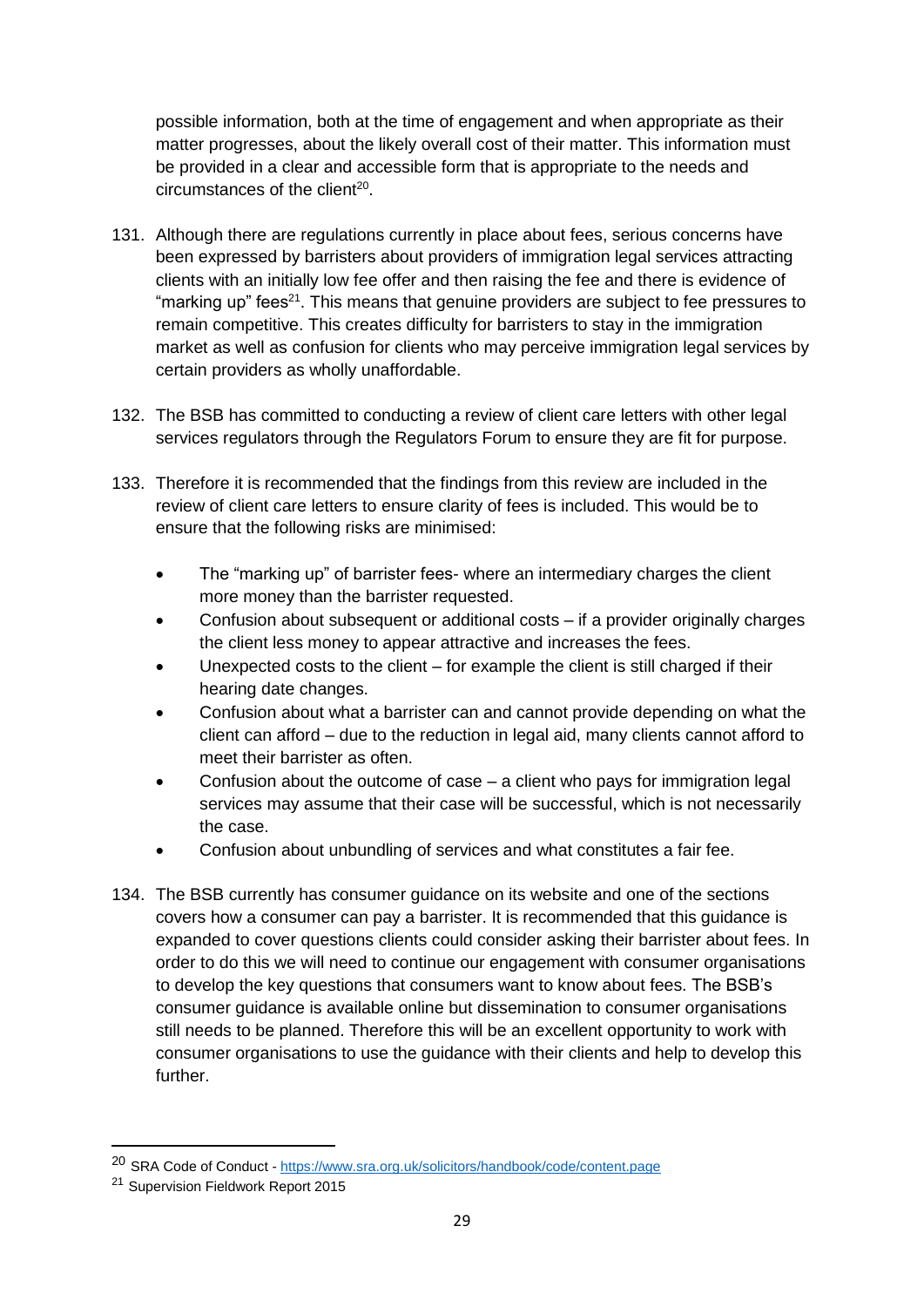- 135. The outcome of this recommendation would contribute to empowering consumers to participate in the legal process and it would enable consumers to receive greater price transparency.
- 136. These recommendations would contribute to on-going work in the BSB and further development of existing materials for consumers.

## Risk 3 and 4: Failure to meet consumer demand and excessive barriers to supply of legal services

- 137. There are many organisations that are often the first contact for an immigration client seeking advice. Citizens Advice or local community organisations signpost and support clients to access legal advice. In order for consumer organisations to meet consumer demand they would need to be aware of the role of the Bar in the provision of legal services.
- 138. The BSB has already begun developing relationships with consumer and immigrationfocused organisations. The Reference Group stated that organisations would benefit from understanding more about different legal providers and the process of accessing a barrister directly. It is recommended that we continue and expand our engagement with consumer and immigration frontline organisations that provide assistance to those seeking legal advice. We could provide information on the duties and requirements that barristers must meet. This recommendation will allow the BSB to have a more meaningful dialogue with consumer organisation and build our insight into different types of organisations that signpost and support consumers seeking legal advice.
- 139. This recommendation would build on the existing engagement the BSB has with consumer and immigration- focused organisations. It will contribute to achieving the BSB's first strategic aim in its current strategic plan, by helping the public better to understand the fast-changing and complex market for legal services, so that consumers of those services can make informed choices and have better understanding of their legal rights and duties as citizens. This recommendation would apply only to immigration-focussed organisations at first because they are the organisations that are currently engaged in this project.

## Risk 5 and 6: Poor public perception of legal services and lack of cultural competence and people skills

- 140. The BSB requires all barristers to ensure the interests of vulnerable clients are taken into account and their needs are met. This includes the duty for barristers to consider their ability to work with vulnerable clients before accepting instructions in a case and the guidance to avoid any unnecessary distress to the client $22$ .
- 141. In the Supervision visits the BSB conducted in 2015, barristers stated that it was in both the barrister and clients interest to identify vulnerability because it was often central to the legal case. Barristers were clear that they would welcome guidance or

**.** 

<sup>22</sup> BSB Handbook, Outcome 14 -

[https://www.barstandardsboard.org.uk/media/1731225/bsb\\_handbook\\_sept\\_2015.pdf](https://www.barstandardsboard.org.uk/media/1731225/bsb_handbook_sept_2015.pdf)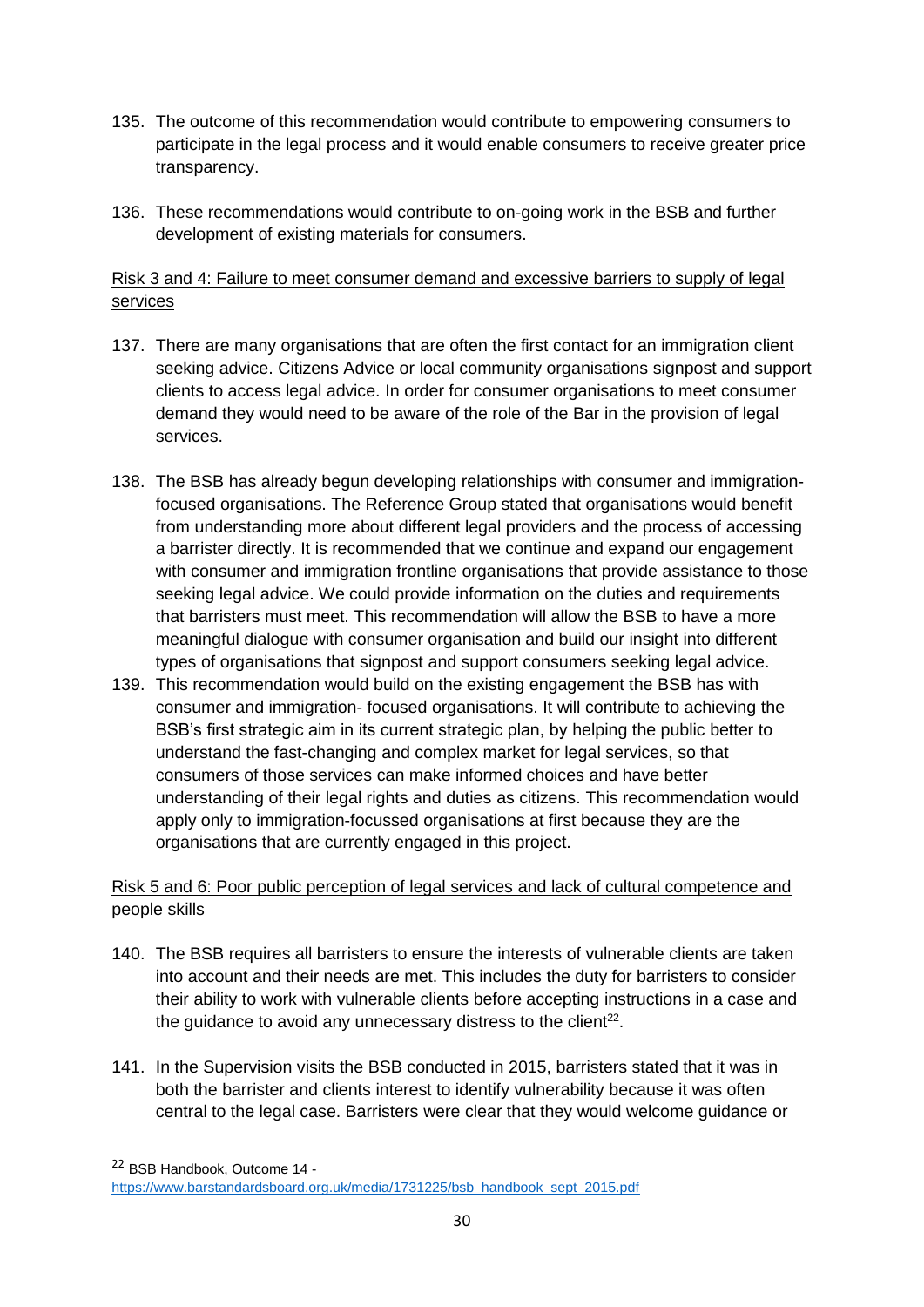training on client vulnerability in order to meet consumers' needs.

- 142. The Legal Services Consumer Panel in its guidance on responding and recognising consumer vulnerability state it is the responsibility of lawyers to adjust their practices and enable vulnerable consumers to use legal services effectively $^{23}$ . They have created guidance for regulators to use that includes concepts of vulnerability and information on vulnerability in the legal services market. It is recommended that the BSB build on this guidance in conjunction with key consumer organisations to develop a framework that all barristers can use to assess and manage client vulnerability. It would not be immigration specific, although could contain information relevant to different practice areas. The reason being that vulnerable clients exist in many areas of the law and as previously mentioned immigration advice is increasingly being sought in conjunction with other legal advice (eg family and housing). This would be a voluntary framework that barristers could use to help them achieve the regulatory outcome of ensuring the interests of vulnerable clients are considered and their needs are met. It would include:
	- Literature on vulnerability;
	- Questions the barrister could ask the client;
	- Support services the barrister can signpost the client to; and
	- Good practice examples.

*"It was apparent that all barristers we spoke to were acutely aware of the vulnerabilities of their clients and could articulate this, often passionately. However there is no specific training for barristers on vulnerability and a number of barristers said this would be helpful."* (Supervision Report 2015)

- 143. The BSB is currently implementing a range of recommendations following the review into youth proceedings advocacy $24$ . One of the recommendations taken forward is about expanding training and learning opportunities to advocates on vulnerability. It is recommended that the evidence collected as part of this review and information gathered whilst developing the vulnerability framework is contributed to the development of training on vulnerability for advocates.
- 144. The recommendation to create a vulnerability framework would be a new area of work for the BSB but it would build on existing relationships with consumer organisations. The recommendation to contribute to the current youth proceedings advocacy project would be supporting an on-going project at the BSB. This recommendation would contribute to the BSB's strategic programme of ensuring that the perspective of the

 $\overline{a}$ 

<sup>&</sup>lt;sup>23</sup> "Recognising and responding to consumer vulnerability"

http://www.legalservicesconsumerpanel.org.uk/publications/research\_and\_reports/documents/Guide%20to%20c onsumer%20vulnerability%202014%20final.pdf

<sup>&</sup>lt;sup>24</sup> "The Youth Proceedings Advocacy Review: Final Report"

https://www.barstandardsboard.org.uk/media/1712097/yparfinalreportfinal.pdf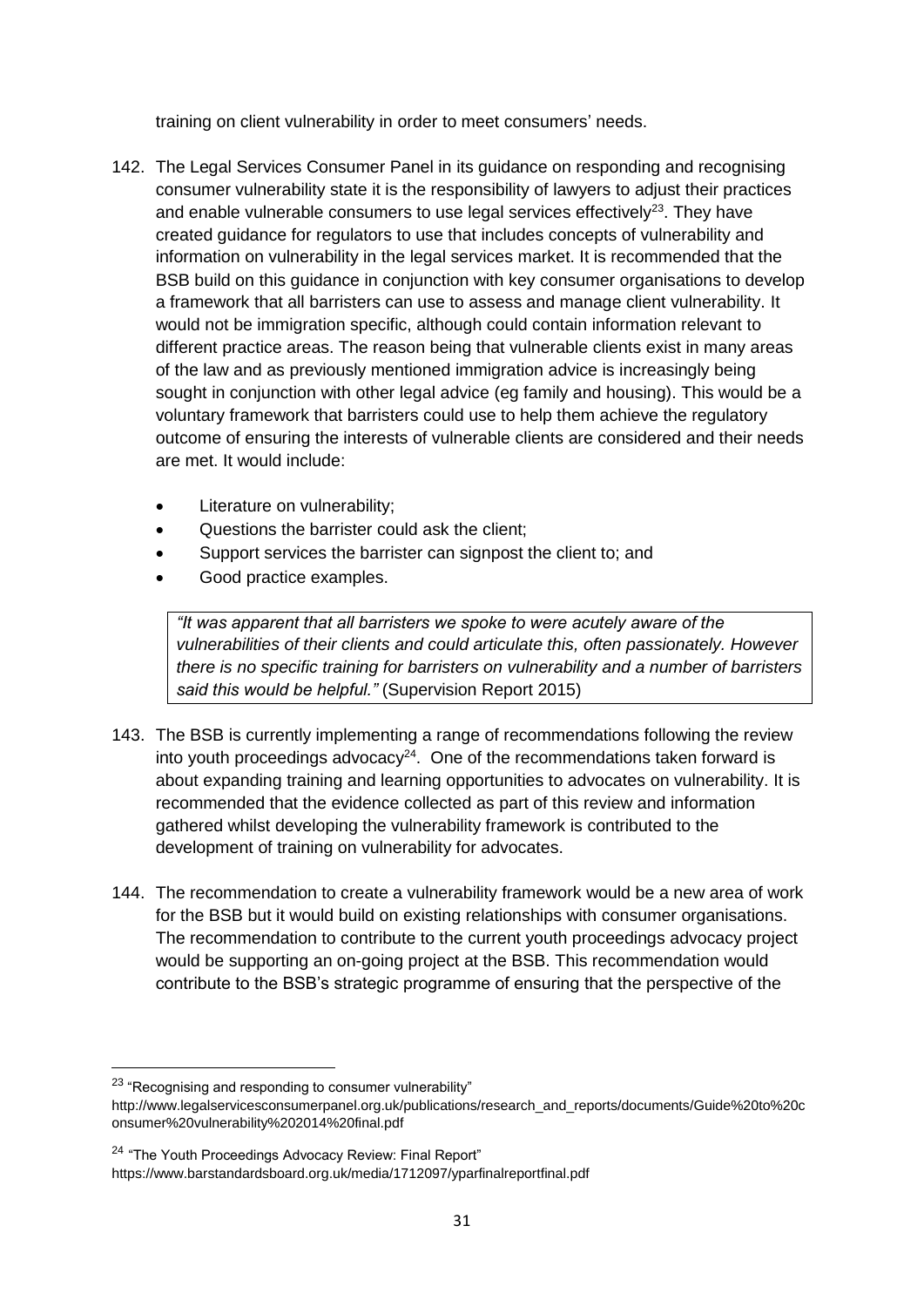consumer (and especially the most vulnerable) is more central in regulatory policy making and actions.

Risk 7 and 8: Lack of public awareness of legal rights and duties and failure to provide a proper standard of service;

- 145. Since 2013, when immigration services were first reviewed by the BSB, the public's awareness of legal services and their rights has been a concern. Immigration clients are often unable to judge the quality of the services they receive, therefore they will be unaware if they should seek redress and what the options for redress are.
- 146. The BSB Handbook requires all barristers to provide a competent standard of work and service to each client. In our Supervision visits barristers raised a concern that clients might not be able to establish whether they are likely to receive, or indeed have received "good quality" service, as there is no transparent way for them to ascertain this.
- 147. It is recommended that the BSB expand the current consumer guidance to include case studies of what "good" and "poor" service is. This would be specifically for the benefit of immigration consumers to help them to understand what to expect and their legal rights if they do receive "poor" service. Our research suggests the difficulty in assessing the quality of service is a particular concern for immigration clients. In the Roundtable Report 2015, it states that confusing immigration laws act as a barrier to good quality service. It also highlighted that the reduction in legal aid for immigration services has had an impact on a client finding "good" quality services. The geographical issues in accessing immigration advice and services also create another barrier to "good" quality services. Individuals are forced to use whatever sources of information, advice and services are available locally regardless of their quality.
- 148. A lot of the evidence we have collected as part of this review could be used in the guidance. We would also need to gather further information from the immigrationfocused organisations we currently engage with, the Legal Ombudsman, immigration barristers and other regulators of immigration legal advice and services.
- 149. In the BSB, the Supervision and the Professional Conduct departments will share and check practices.

#### **Examples of good practice**

*"The barrister asks the lay client to provide the solicitor with feedback about their barristers, in the hope that the client will be more likely to give an honest assessment to the solicitor" (*Supervision Report 2015)

*"A number of barristers carry a copy of chambers' client information leaflet with them to hand out to lay clients to ensure that the client understands the process and what to expect"* (Supervision Report 2015)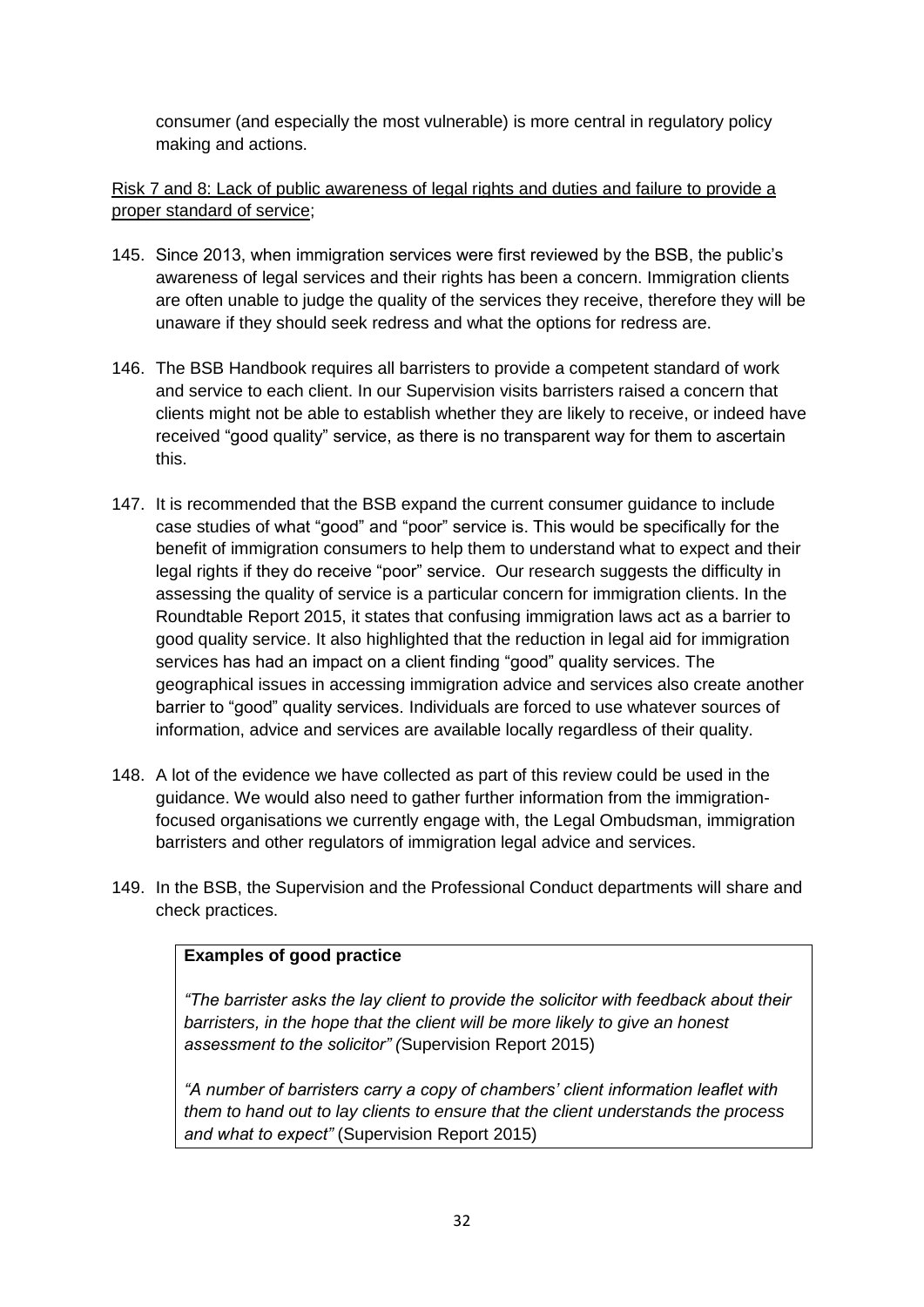- 150. The recommendation to expand the existing consumer guidance would build on ongoing work in the BSB to raise awareness of the public of its legal rights and duties. However it is a new control for the BSB and new content on practices provided by immigration barristers and consumer organisations would need to be created and it would require engagement with key stakeholders to ensure it accurately covered a range of "good" and "poor" practices.
- 151. By having contributions from both consumers and barristers, these case studies can reflect "good" and "poor" practice in how the two sides communicate with each other. This will help practising barristers become more competent in how to interact with their clients and lead to better overall service to the client.

#### Risk 9: Lack of accessible, quality market information to inform consumer choice

- 152. In 2016, the BSB launched its consumer guidance on the website. It helps all past, current and potential users of legal services to understand what a barrister is, what they do and how they may be able to help. It was stressed in our research that consumers should have timely access to reliable information by which to identify their legal needs and choose an appropriate provider to meet those needs.
- 153. It is recommended that the project team responsible for the online consumer guidance creates a plan to disseminate it to appropriate consumer organisations. We will need to work closely with the consumer organisations currently engaged to formulate dissemination routes that we will promote the guidance to.
- 154. This recommendation would contribute to an existing project at the BSB and it would draw on the expertise of consumer organisations already engaged.
- 155. The outcome of this recommendation would be the consumer guidance disseminated to a diverse range of organisations and organisations feedback that the guidance is useful in their role in supporting consumers navigating the legal process.

#### Risk 10: Inadequate training and preparation for practice

- 156. The BSB is currently undertaking a programme for change in education and training to ensure it is consistent, innovative and flexible. This programme consists of the introduction of a professional statement, which describes the knowledge, skills and attributes that all barristers should have on 'day one' of practice. A new flexible CPD regime has also been introduced for barristers on the established practitioners programme. There is also another work stream reviewing the arrangements and content for the vocational stages of training to be a barrister (currently the Bar Professional Training Course).
- 157. It has been identified that barristers may lack the training and preparation to provide a competent standard of service to their clients, particularly those who are vulnerable. It is recommended that the evidence gathered as part of this review should inform the programme for Future Bar training. This could include the following: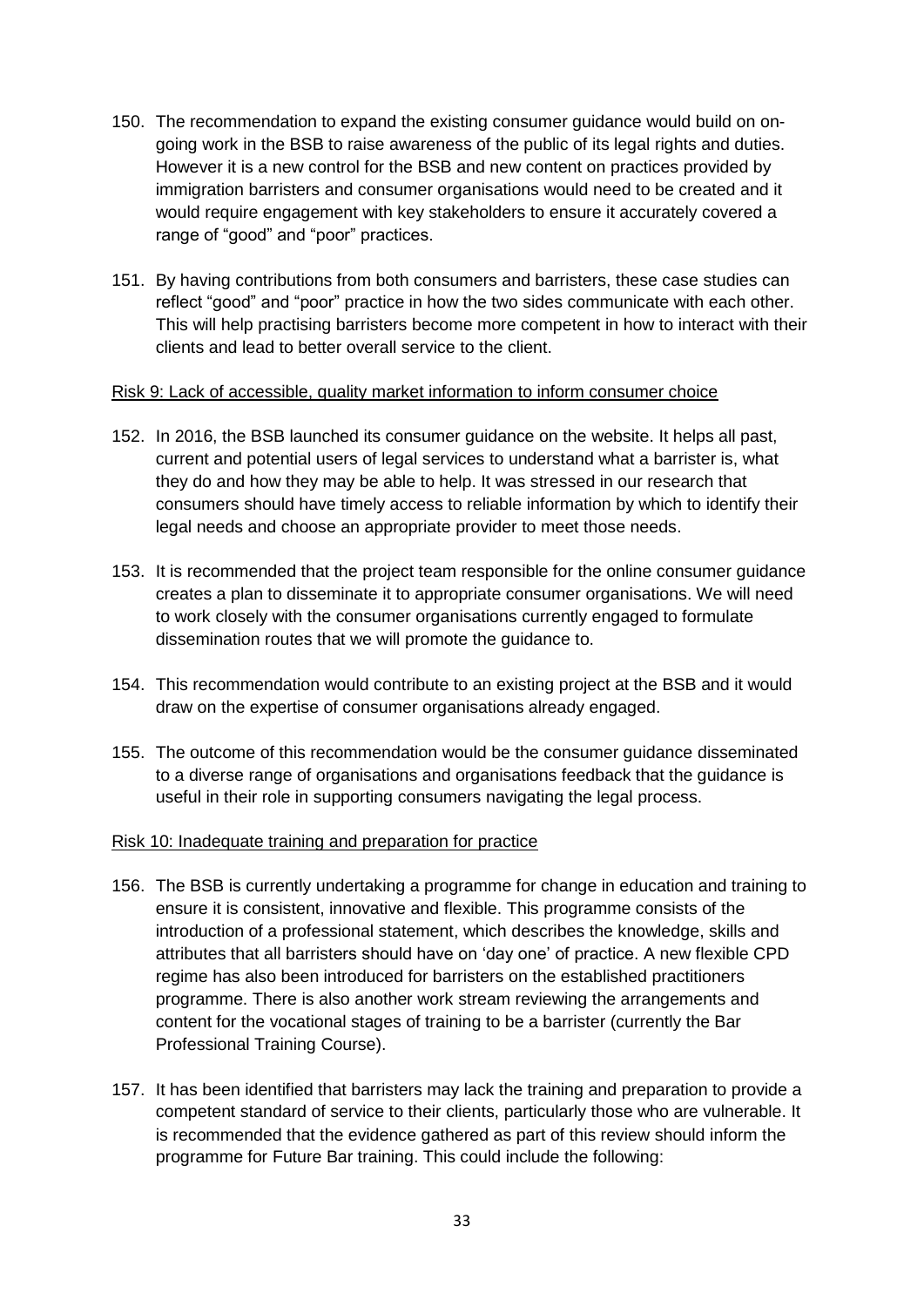- Ensure that all barristers, on qualification, have an adequate awareness of the issues associated with client vulnerability and are able to apply them where necessary. They must also understand their limitations and further development needs, particularly if entering a new area of practice such as immigration; and
- Consider how guidance as part of the new CPD regime can assist a barrister to identify how client vulnerability learning should feature when planning their training needs.
- 158. The BSB is currently undertaking a review into the public and licensed access rules. The review includes assessing the effectiveness of the public access training and the guidance for lay clients. It is recommended that the evidence gathered in this review, particularly about public access work and intermediaries should feed into the public access and licensed access review.
- 159. These recommendations would contribute to existing projects at the BSB. It would be a constructive way of sharing the knowledge gathered from this review and using the evidence to help shape current programmes of work.

#### Risk 11: Supply chain risks

- 160. This review identified that the barrister can often be the last in the supply chain for immigration legal services, which means services provided early can impact the barristers' ability to provide a competent service. As part of this review we have worked closely with other regulators of immigration services to identify key issues that can impact the supply chain from the intermediary to the barrister.
- 161. It is recommended that the BSB continue to work with the immigration advice and services regulators. Joint guidance, which outlines responsibilities when instructing a barrister, could be created to support both the professional and lay clients to inform and manage their expectations. This review found the key areas that cause problems in the supply chain for immigration services; these include communication of fees, late delivery of paperwork, poor quality of files and assessment and management of vulnerability.

#### *Examples of existing practices*

*"The majority of barristers we spoke to said that their clients will almost always have been given poor advice or exploited before reaching them"* (Supervision Report 2015)

*"There were concerns raised about the level of client care provided by solicitors, in preparing the client for the court process"* (Supervision Report 2015)

162. The joint guidance could be beneficial for barristers in different practice areas; the issues identified between the intermediary and the barrister were not immigration specific and are likely to apply to range of practices. The outcome for this recommendation would be clients understanding the transition from their intermediary to a barrister. In addition to barristers and intermediaries setting and managing